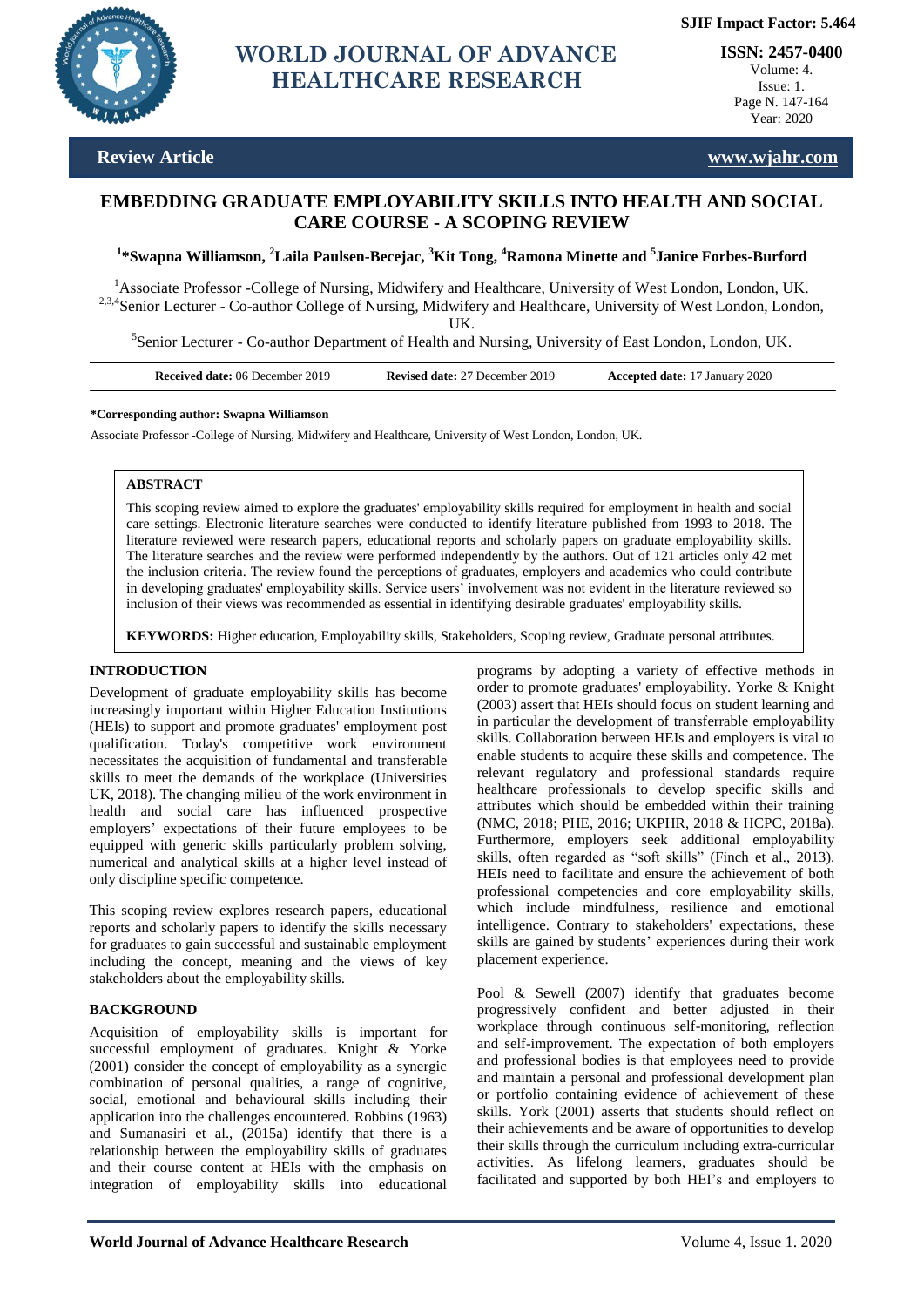achieve these skills (Open University, 2007). A common Key Performance Indicator (KPI) for HEIs is that graduates should all be in employment within six months of completing their studies but graduates often find it difficult to articulate the relevant skills and attributes they have developed during their education in an employment application or interview (Open University, 2007). Kneale (2009) asserts that students need to follow a process to develop their employability skills by making clear links to evidence based practice. It is crucial that employability skills should be embedded throughout their courses as a tripartite responsibility of the employers, the graduates and the education institution.

Work experience helps prepare graduates for the labour market and improves their performance in their workplace (Lowden et al., 2011). Sumanasiri et al. (2015b) suggest the notion that students need to understand the importance of equipping themselves with the necessary requisite skills for the future. Bowden et al., (2000) further emphasize that employability is not just about being successful in their career but also about contributing to society as a citizen. Due to the changing demography of the student population, the education industry needs to be more student-focused and identify how the acquisition of set employability skills shapes the way graduates are prepared for employment. Graduates are expected to be self-directed learners and be able to engage in self-reflection to maintain their levels of competencies in order to meet the needs of industry (Saunders and Zuzel, 2010). It is advantageous to be multi lingual in a multi-cultural society to benefit the health and social care needs of the population.

# *The aims of this Scoping Review*

According to Davis et al. (2009) the intent of a scoping review is to explore all forms of evidence including primary and secondary research using a clear and consistent framework in order to gain an insight into an identified topic. It allows assessment of emerging evidence, as well as a first step in research development and utilizes a variety of

relevant literature and studies using different methodologies unlike in a traditional review, meta-analysis and metasynthesis (Peterson et al., 2017, Pham et al., 2014 & Arksey & O"Malley, 2005).

This scoping review aims to identify employability skills of graduates in health and social care and stakeholders' perception of graduate employability skills. The objectives of this review are: (1) To explore the definition of employability skills; (2) To analyse the views of key stakeholders on graduate employability skills and (3) To discuss possible areas for improving graduate employability skills.

#### **MATERIALS AND METHODS**

The scoping review has used the Arksey  $& O'Malley (2005)$ framework to search and select literature, extract data, summarize and report the key review findings.

#### *Search Strategy*

A literature search was undertaken using the following databases: Cumulative Index to Nursing and Allied Health Literature (CINAHL), Medline, Pub Med and Google Scholar to retrieve published literature from a range of healthcare disciplines including nursing, medicine, physiotherapy and radiology. The literature search comprised of empirical research, reports and scholarly papers published between 1993 and 2018 to explore literature on various aspects of graduates' employability skills. The literature search was conducted in two phases. Phase 1 was carried out in preparation for a conference presentation in 2016. In phase 2 the literature search was broadened to encompass the recent and comprehensive information available on employability.

The search terms were based on the Population, Exposure and Outcome (PEO) model (Law et al.,1996). The databases and final search terms used in this review are detailed in Table 1.

|  | Table 1: Database and search terms used. |
|--|------------------------------------------|
|--|------------------------------------------|

| <b>Denominator</b> | Alternative search terms used | Database searched  |
|--------------------|-------------------------------|--------------------|
| Population         | Graduates                     |                    |
|                    | Undergraduate curriculum      |                    |
| Exposure           | <b>Higher Education</b>       | 1. CINAHL Complete |
|                    | Competence                    | 2. Medline         |
| <b>Outcomes</b>    | Graduate's attributes         | 3. Pub Med         |
|                    | Employability skills          |                    |
|                    | Employment                    |                    |

All searches were recorded and saved in an Excel Spreadsheet. To improve the search, the Boolean operators 'AND', 'OR' and 'NOT' were used, which helped to extract all possible literature for the review. The asterisk was also used as a wildcard to truncate words such as program\*, curriculum\* and employ\*.

#### *Inclusion and exclusion criteria*

There were no strict limitations placed as to the study design and identification of the relevant studies (Arksey & O"Malley, 2005). Limiters such as English language, published literature, and peer reviewed articles were applied

to the search. Both quantitative and qualitative research papers, integrated reviews, reports, conference papers from a range of countries (Table 3) that explored the relevant components were included.

Relevant data were extracted and presented in Table 2 under the following categories: author(s), year of publication, country, title, method/design, aims/purpose, key findings related to the scoping review question. To ensure objectivity and validity, three authors independently conducted literature searches, reviewed, critiqued and approved the results.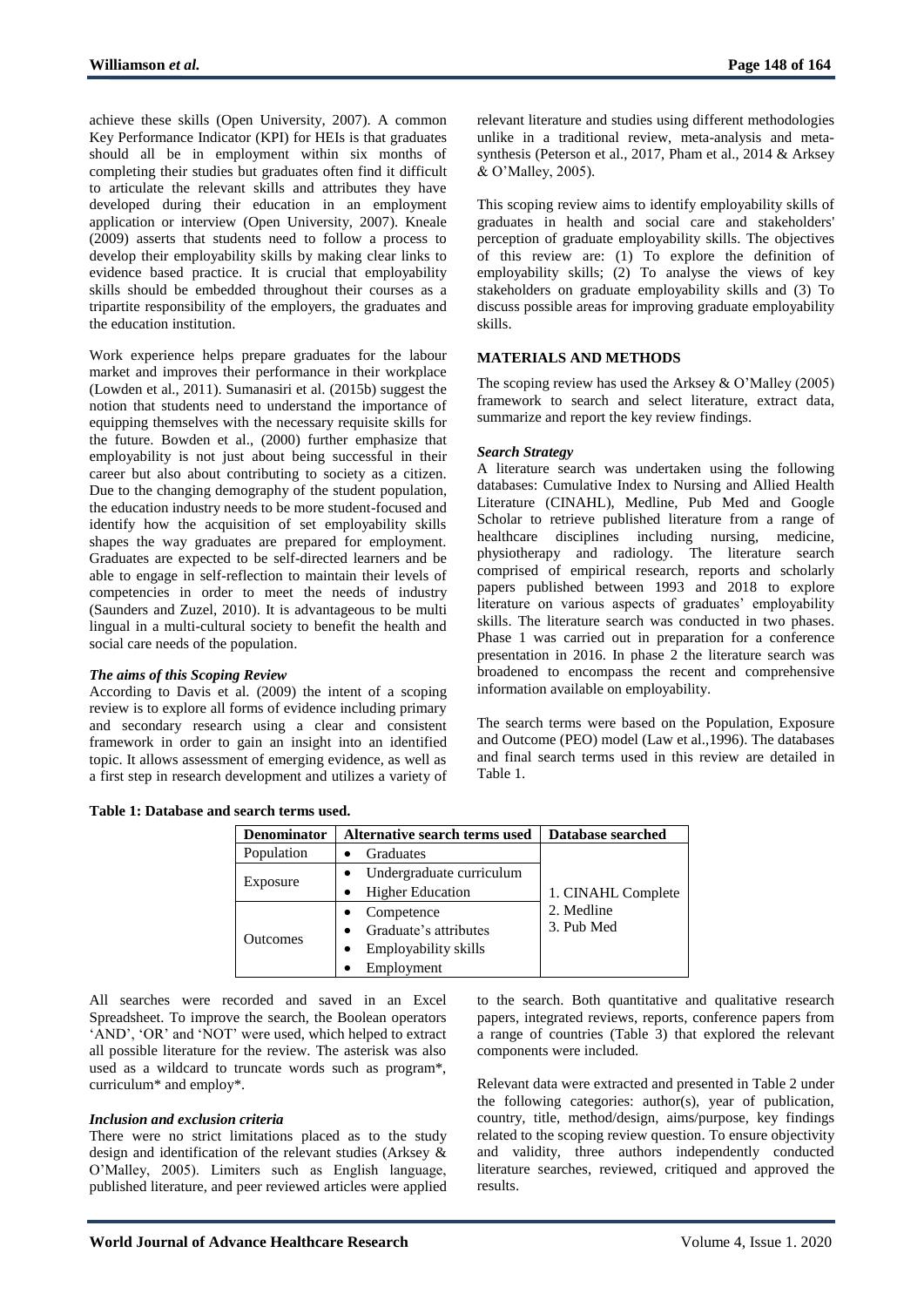# **Table 2: Summary of findings**

| <b>Author /Year/Country</b><br>of origin                                                     | <b>Title</b>                                                                                                          | <b>Type of</b><br>literature          | <b>Purpose</b>                                                                                                                                                                        | <b>Key Findings</b>                                                                                                                                                                                                                                                                                                                                                                                                              |
|----------------------------------------------------------------------------------------------|-----------------------------------------------------------------------------------------------------------------------|---------------------------------------|---------------------------------------------------------------------------------------------------------------------------------------------------------------------------------------|----------------------------------------------------------------------------------------------------------------------------------------------------------------------------------------------------------------------------------------------------------------------------------------------------------------------------------------------------------------------------------------------------------------------------------|
| Belt, V., Drake, P., &<br>Chapman, K. (2010)<br>U.K.                                         | Employability Skills: A<br>Research and Policy<br>Briefing.                                                           | Literature<br>review                  | To stimulate discussion amongst<br>the policy-making community on<br>how best to further develop<br>research and policy on<br>employability skills.                                   | • The skills vary during the individuals' careers, making<br>employability a continual process.<br>• Employers focus on soft skills and found the graduates<br>were well prepared for work.                                                                                                                                                                                                                                      |
| Bennett, N., Dunne, E.,<br>& Carré C. (1999)<br>U.K.                                         | Patterns of core and<br>generic skill provision<br>in higher education.                                               | Qualitative<br>research               | To gain an enhanced understanding<br>of the acquisition and development<br>of core and generic skills, both in<br>the education and the employment<br>setting.                        | • Further analysis of teachers' conceptions and beliefs, and<br>students' perceptions of skills outcomes is required for the<br>development of the core and generic skills that can influence<br>future policy development.                                                                                                                                                                                                      |
| Bowers-Brown, T., &<br>Harvey, L. (2004)<br>U.K.                                             | Are there too many<br>graduates in the UK?                                                                            | Literature<br>review                  | To analyse graduates employability<br>and increase participation and<br>employability debate                                                                                          | • The government will continue to increase participation of<br>those aged 18-30, mainly through two-year, work-focused<br>'foundation' degrees.<br>• Employability involves a concerted holistic approach to<br>developing students' study skills.<br>• Both the foundation degree and Graduate Apprenticeship<br>will enable the students to develop further into their career.<br>• Widening participation should be promoted. |
| Brown, R.A., &<br>Crookes, P.A. (2016)<br>Australia                                          | What are the 'necessary<br>skills for a newly<br>graduating RN? Results<br>of an Australian survey.                   | Qualitative<br>Research               | To identify the necessary skills<br>expected of newly registered nurses                                                                                                               | • Top ranked skills identified are communication,<br>professional behaviours, privacy dignity and managing<br>medication administration.                                                                                                                                                                                                                                                                                         |
| Cole, D., & Tibby, M.<br>(2013)<br>U.K                                                       | Defining and<br>developing your<br>approach to<br>employability: a<br>framework for higher<br>education institutions. | Conference<br>paper                   | To develop a framework for HEI's<br>- to reflect on employability in a<br>systematic and holistic manner.                                                                             | • Framework can be used at a range of levels from senior<br>management to academic departments, course teams and the<br>student union.                                                                                                                                                                                                                                                                                           |
| Collet, C., Damian Hine,<br>D., & du Plessis, K.<br>(2015)<br>Australia<br>Cotton, K. (1993) | "Employability skills:<br>perspectives from<br>a knowledge-intensive<br>industry",<br>Developing                      | Qualitative<br>Research<br>Literature | To assess graduate skills<br>requirements in a knowledge-<br>intensive industry from a demand<br>perspective as distinct from a<br>curriculum.<br>To discuss the need for educational | • Ten broad constructs that represent cognitive,<br>interpersonal and intrapersonal skills domains as applied in<br>this industry.<br>• Prominent skills are identified as knowledge, leadership<br>and interprofessional collaboration.<br>• Employers' perceptions of graduate skills specifically<br>centre on organisational fit and organisational success.<br>• Employers want entry -level employees to possess an        |
|                                                                                              |                                                                                                                       |                                       |                                                                                                                                                                                       |                                                                                                                                                                                                                                                                                                                                                                                                                                  |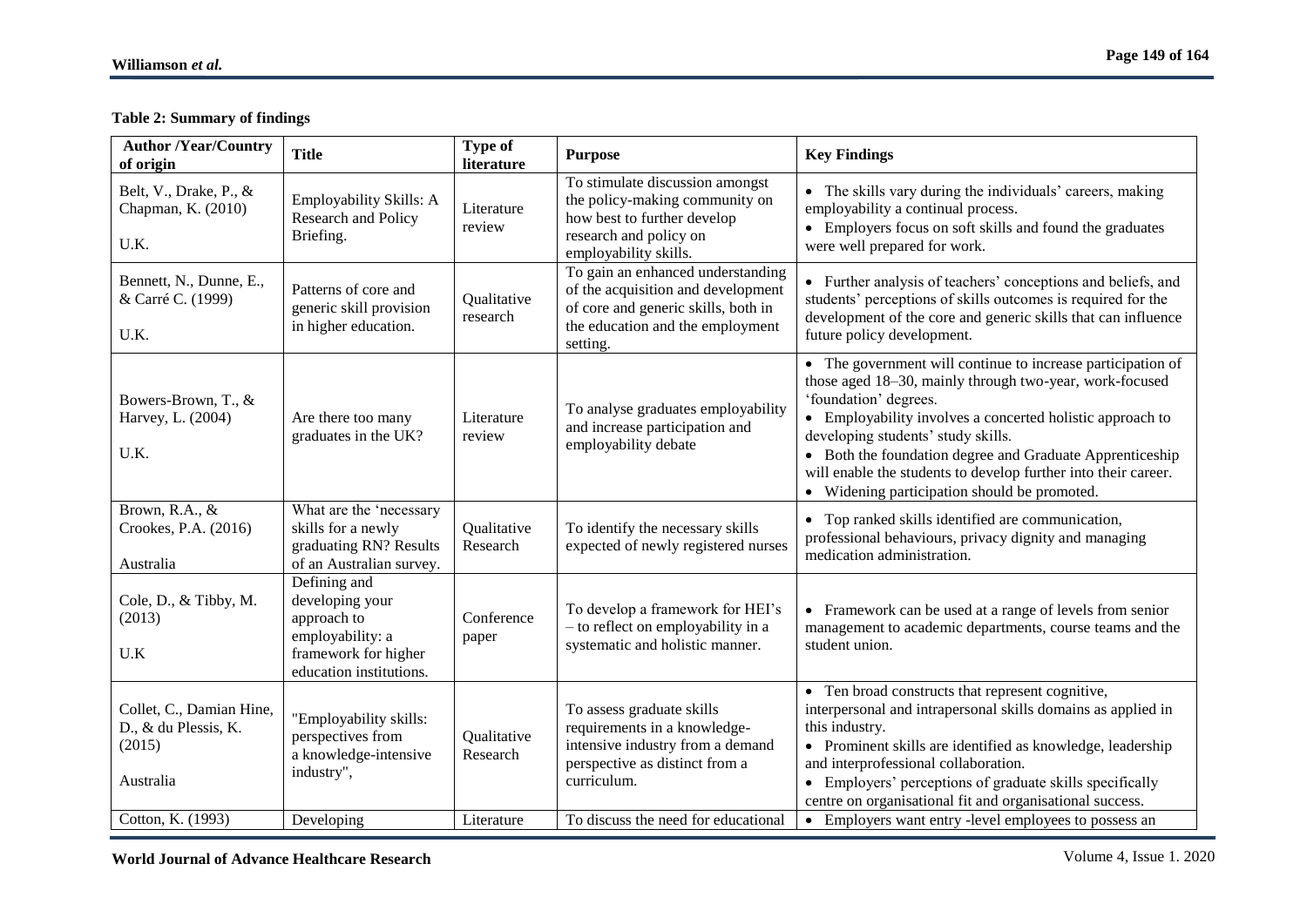| USA.                                                                                                       | <b>Employability Skills</b>                                                                                                                                        | review                   | reform and restructuring typically<br>include concern about the gap<br>between the skills requirements for<br>entry-level employment and the<br>skill levels of entry-level job<br>applicants.                                   | array of basic employability skills.<br>• Employment and employability skills are not the same<br>theme.<br>• Employability skills are best learned when they are<br>included among instructional goals and explicitly taught.<br>• Communications, problem solving, positive attitudes<br>toward work and dependability/responsibility are required.                                                           |
|------------------------------------------------------------------------------------------------------------|--------------------------------------------------------------------------------------------------------------------------------------------------------------------|--------------------------|----------------------------------------------------------------------------------------------------------------------------------------------------------------------------------------------------------------------------------|-----------------------------------------------------------------------------------------------------------------------------------------------------------------------------------------------------------------------------------------------------------------------------------------------------------------------------------------------------------------------------------------------------------------|
| Craig, C., & Piśkur, B.<br>(2012)<br>U.K.                                                                  | Student perspectives on<br>the development and<br>evaluation of a joint<br>international education.                                                                | Qualitative<br>Research  | To explore student perceptions on<br>the development and evaluation of<br>a joint international education to<br>promote employability in Europe.                                                                                 | • Overall students felt that their learning had facilitated<br>competence across a range of areas. The breakdown of the<br>themes identified:<br>1. International dimension<br>2. Information communications technology (ICT)<br>3. Professional skills and understanding<br>4. Professional identity<br>5. Considerations for the future<br>• ICT is key to enhancing employability of disadvantage<br>groups. |
| Donik, B., Pajnkihar,<br>M., & Bernik, M. (2015)<br>Slovenia                                               | Employability of<br>Nursing Care Graduates.                                                                                                                        | Quantitative<br>Research | To investigate the employability of<br>nursing care graduates.<br>Identify which competencies are<br>expected by employers.                                                                                                      | • Employers rated individual competence achievement<br>higher.                                                                                                                                                                                                                                                                                                                                                  |
| Draper, J., Beretta, R.,<br>Kenward, L.,<br>McDonagh, L.,<br>Messenger, J., &<br>Rounce, J. (2014)<br>U.K. | Ready to hit the ground<br>running': Alumni and<br>employer accounts of a<br>unique part-time<br>distance learning pre-<br>registration nurse<br>education program | Qualitative<br>Research  | To identify alumni and employer<br>views of the perceived impact of<br>the program (OU pre-reg nursing)<br>on employability, career<br>progression and workplace<br>development.<br>'practice readiness' and 'potential<br>gaps' | Over-arching themes:<br>• Preparation of students for the transition to qualified<br>practice; reinforce the need for systematic preceptorship.<br>• Pre-course information to alert students to the realistic<br>demands of the course.<br>• The crucial role of mentors in facilitating supportive<br>learning environments in practice.                                                                      |
| Dray, B., Burke, L.,<br>Hurst, H. M., Ferguson,<br>A., & Marks-Maran, D.<br>(2011)<br>U.K.                 | Enhancing the<br>employability of newly<br>qualified nurses: a pilot<br>study.                                                                                     | Qualitative<br>Research  | To examine the impact of the<br>'Enhanced Employability Event'<br>on success in gaining employment<br>as a qualified nurse                                                                                                       | • Poor application and interview techniques.<br>• Candidates felt they needed skills development in<br>application-writing and interview techniques.<br>• Six months later the post-event questionnaire evaluations<br>were overwhelmingly positive.                                                                                                                                                            |
| Engelberg, E., &<br>Limbach-Reich, A.<br>(2012)<br>Luxemborg                                               | After the Bologna<br>Reform: Employability<br>of Bachelors in Social<br>and Educational Work<br>in Luxembourg.                                                     | Quantitative<br>Research | To follow-up the success in gaining<br>employment on the newly qualified<br>Bachelors in Social and<br>Educational work.<br>To explore self-reports of practice<br>proficiency as acquired in a                                  | • BSSE graduates were hired sooner after graduation than<br>EG group.<br>• BSSE more interested working in disabled persons,<br>children and adolescents respectively while EG were<br>interested working in children, disabled and adolescents                                                                                                                                                                 |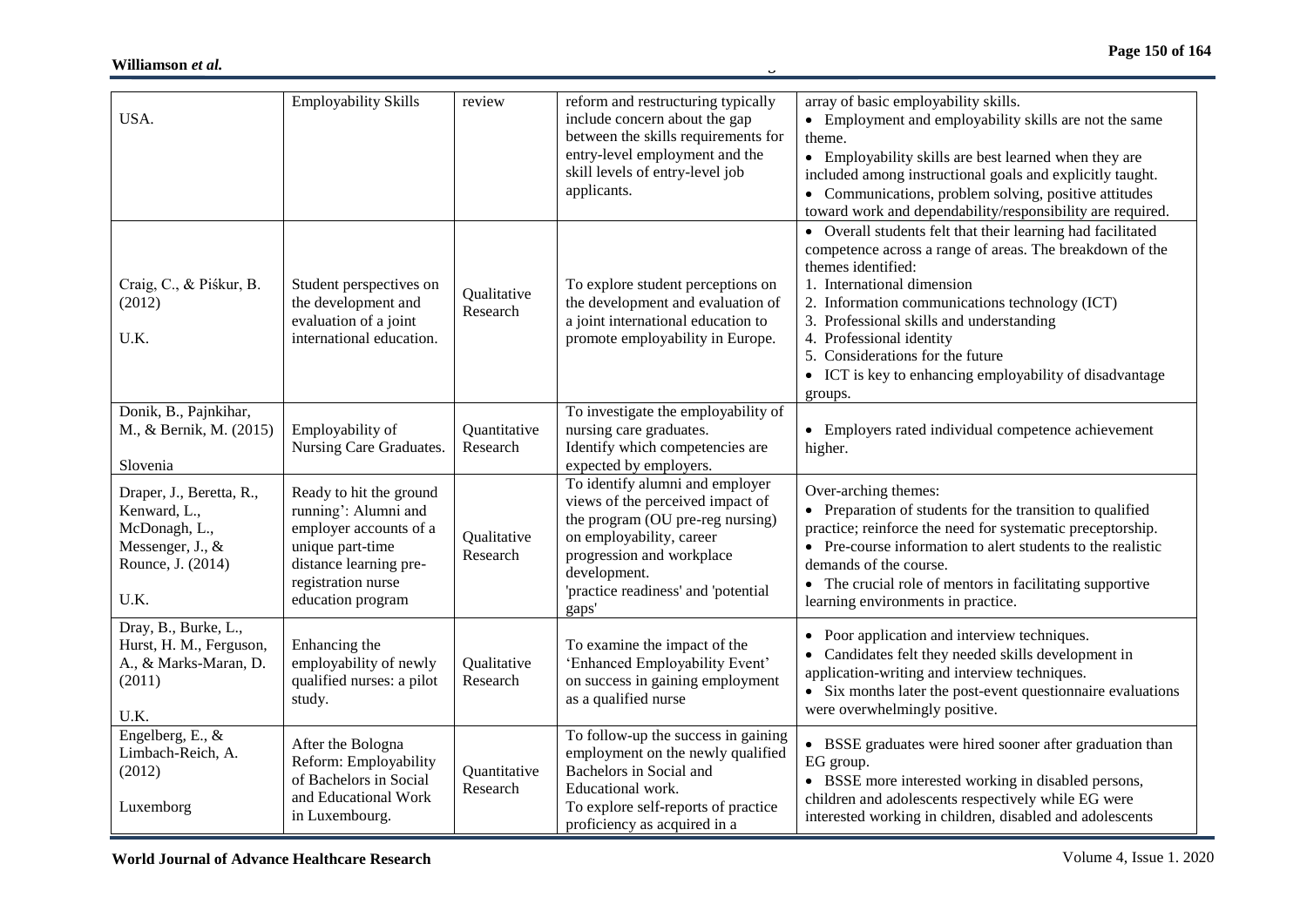|                            |                                                |              | niversity.                                                     | respectively                                                   |
|----------------------------|------------------------------------------------|--------------|----------------------------------------------------------------|----------------------------------------------------------------|
|                            |                                                |              |                                                                | • BSSE students perceived their chances on the labour          |
|                            |                                                |              |                                                                | market to be fairly good.                                      |
|                            |                                                |              |                                                                | • Graduating students tended to assess themselves as more      |
|                            |                                                |              |                                                                | competent.                                                     |
|                            | Building employability                         |              | To establish an initiative to ensure                           |                                                                |
| Fallows, S., & Steven,     | skills into the higher                         |              | that each of its students engages                              | • Adoption of innovative methodology which blend skills        |
| C. (2000)                  | education curriculum: a                        | University-  | with employability skills and has                              | provision into academic content to create student interest in  |
|                            | university-wide                                | wide review  | embedded this within the academic                              | problem solving.                                               |
| U.K.                       | initiative.                                    |              | curriculum for all disciplines.                                |                                                                |
|                            |                                                |              |                                                                | • Employers look for soft-skills when hiring new graduates     |
| Finch, D., Hamilton,       |                                                |              |                                                                | i.e., problem-solving skills, critical thinking skills and     |
| L.K., Baldwin, R., $&$     | An exploratory study of<br>factors affecting   | Mixed        | To increase our understanding of<br>factors that influence the | reflective skills.                                             |
| Zehner, M. (2013).         | undergraduate                                  | methods      | employability of university                                    | • Employers placing the least importance on academic           |
|                            | employability.                                 | Research     | graduates                                                      | reputation when hiring new graduates.                          |
| Canada                     |                                                |              |                                                                | • Team work skills and information gathering skills were       |
|                            |                                                |              |                                                                | not included in this study.                                    |
|                            |                                                |              |                                                                | • Emotional intelligence is important for development of       |
| Grant, L., & Kinman, G.    | <b>Emotional Resilience in</b>                 |              | Impact of emotional resilience on                              | resilience through reflection. It helps the healthcare         |
| (2014)                     | the Helping Professions                        | Literature   | wellbeing and employability of the                             | professionals to prevent burnout, be optimistic and to         |
|                            | and how it can be                              | review       | healthcare professionals                                       | develop accurate empathy to help the service users/clients.    |
| U.K.                       | enhanced.                                      |              |                                                                | • Emotional resilience can be developed through pre-reg        |
|                            |                                                |              |                                                                | education and work based learning.                             |
|                            |                                                |              | To assess the major role of the                                | • Skills and attributes that employers expected did not        |
| Hadley, J. (2017)          | <b>Employability Skills</b>                    | Literature   | universities in providing students                             | match the skills and attributes from new graduates.            |
| U.K                        | and Graduate Attributes.                       | review       | with employability and graduate                                | • Universities must continually monitor their programs and     |
|                            |                                                |              | attributes.                                                    | assessment methods to ensure they are delivering the           |
| Harvey, L (2001)           |                                                |              |                                                                | attributes required by local employers.                        |
|                            | Defining and Measuring                         | Literature   | To examine the operationalisation                              | • Whatever measure of `employability` is adopted within a      |
| U.K                        | Employability.                                 | review       | of employability as a concept.                                 | higher education system, it is necessary to assess its impact. |
|                            |                                                |              | To review the relevant literature,                             |                                                                |
| Hillage, J., & Pollard, E. |                                                |              | supplemented by discussions with                               |                                                                |
| (1998)                     | Employability:                                 | Literature   | DfEE officials and others, to come                             | • Employability is a two-sided equation and many               |
|                            | developing a framework<br>for policy analysis. | Review       | up with a definition and framework                             | individuals need various forms of support to overcome the      |
| U.K.                       |                                                |              | for employability to help inform                               | physical and mental barriers to learning and development.      |
|                            |                                                |              | future policy developments.                                    |                                                                |
| Hinchliffe, G. W., &       | Graduate identity and                          | Quantitative | To develop the concept of graduate                             | • In constructing graduate identity one needs to consider:     |
| Jolly, A. (2011)           | employability.                                 | Research     | identity as a way of deepening the                             | 1. Employer requirements.                                      |
|                            |                                                |              | understanding of graduate                                      | 2. Graduates need to demonstrate that they have held           |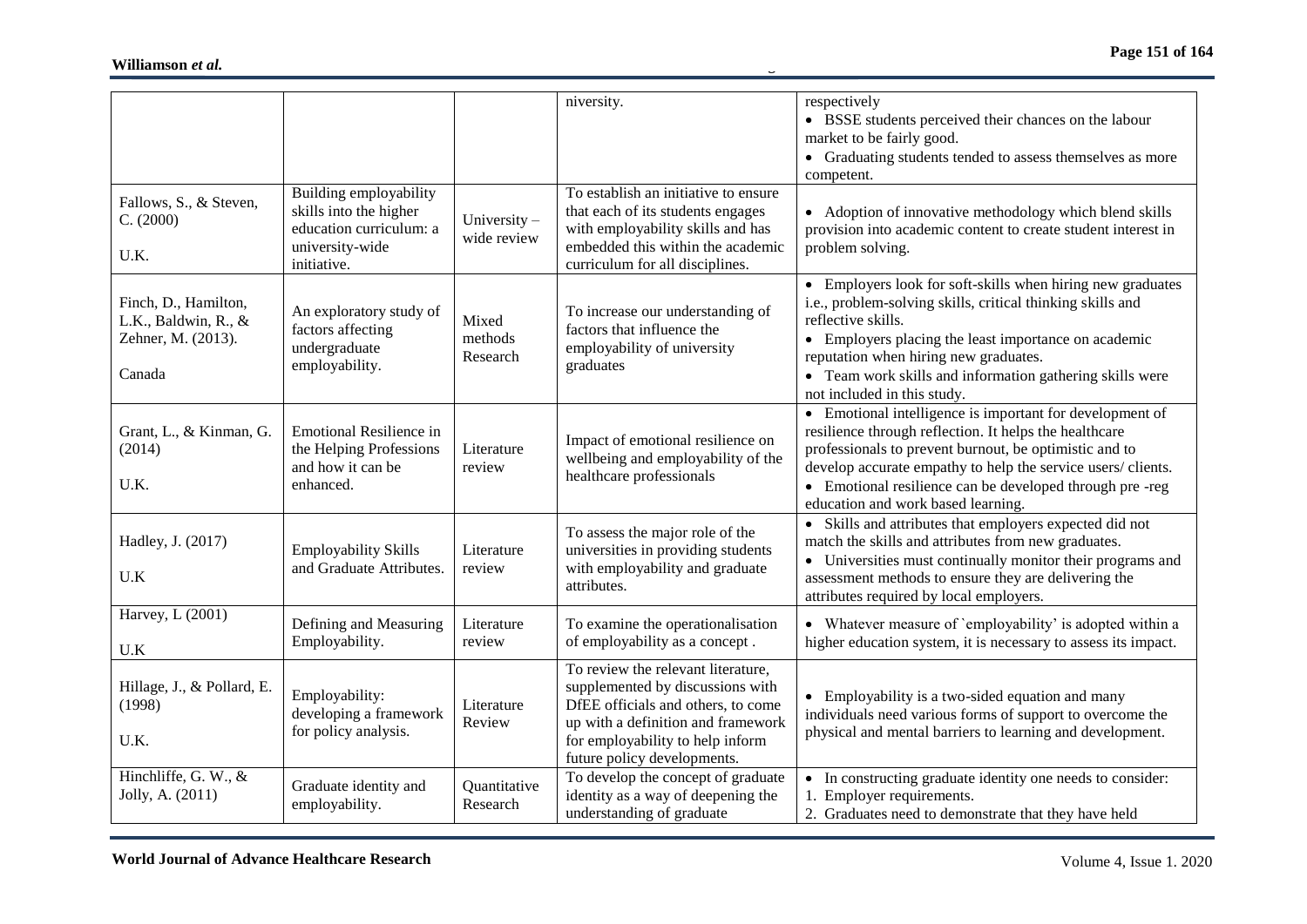| U.K.                                                                 |                                                                                                                                                                     |                          | employability.                                                                                                                                                                                | positions of trust<br>3. Demonstration of trust often requires a practical<br>commitment                                                                                                                                                                                                                                                                                                                                                                                                                                                                                                                                                                                                                                                                                                                                                                                                                                  |
|----------------------------------------------------------------------|---------------------------------------------------------------------------------------------------------------------------------------------------------------------|--------------------------|-----------------------------------------------------------------------------------------------------------------------------------------------------------------------------------------------|---------------------------------------------------------------------------------------------------------------------------------------------------------------------------------------------------------------------------------------------------------------------------------------------------------------------------------------------------------------------------------------------------------------------------------------------------------------------------------------------------------------------------------------------------------------------------------------------------------------------------------------------------------------------------------------------------------------------------------------------------------------------------------------------------------------------------------------------------------------------------------------------------------------------------|
| Holmes, L. (2013)<br>U.K                                             | Competing perspectives<br>on graduate<br>employability:<br>possession, position or<br>process?                                                                      | Literature<br>review     | To identify the distinction between<br>employment and employability.                                                                                                                          | • Graduate employability:<br>1. To be conceptually and theoretically robust, to be<br>empirically supported and to provide a basis for curriculum<br>intervention.<br>2. Evidence provides a sound basis for curriculum and other<br>forms of intervention to enhance graduate employability                                                                                                                                                                                                                                                                                                                                                                                                                                                                                                                                                                                                                              |
| Jackson, K., Lower,<br>C.L., & Rudman, W. J.<br>(2016)<br><b>USA</b> | The Crossroads between<br>Workforce and<br>Education.                                                                                                               | Qualitative<br>Research  | To gain an understanding of the<br>perceived disconnect between<br>academic preparation and employer<br>needs in the skill sets of graduates<br>entering the health information<br>workforce. | • Academic programs should promote real-world<br>experience and hands-on training, and the continued learning<br>of recent graduates.<br>• Academic curricula must be supported by key industry<br>and business professionals.<br>• A skills gap has been recognised by both employers and<br>educators.                                                                                                                                                                                                                                                                                                                                                                                                                                                                                                                                                                                                                  |
| Ju, S., Pacha, J., Moore,<br>K., & Zhang, D. (2014)<br><b>USA</b>    | Employability skills for<br>entry-level employees<br>with and without<br>disabilities:<br>A comparison between<br>the perspectives of<br>educators and<br>employers | Quantitative<br>Research | To investigate both educators' and<br>employers' perspectives on general<br>employability skills for individuals<br>with and without disabilities.                                            | • Both employers and educators had higher expectations for<br>individuals without disabilities.<br>• Some employability skills are valued by both educators<br>and employers for all entry-level employees, regardless of<br>the type of disability; including the ability to be on time, the<br>ability to show respect for others, demonstrating personal<br>integrity/honesty in work, and the ability to follow<br>instructions.<br>• Safety was one of the major concerns.<br>• Educators regarded social skills as most important,<br>followed by personal traits, basic work skills, basic skills,<br>and higher-order thinking skills, whereas employers ranked<br>basic work skills and basic skills as the top two most<br>important skill areas.<br>• Educators should hold high expectations for all students<br>and put more effort into preparing students with disabilities<br>to meet employers' demands. |
| Lowden, K., Hall, S.,<br>Elliot, D., & Lewin, J.<br>(2011).<br>U.K   | Employers' perceptions<br>of the employability<br>skills of new graduates.                                                                                          | Qualitative<br>Research  | To explore the perceptions of<br>employers and HEI staff<br>concerning the skills, knowledge<br>and characteristics which help<br>undergraduates /new graduates to<br>be employable.          | • Employers expect graduates to have technical and<br>discipline competences from their degrees, as well as a range<br>of broader skills i.e., team-working, communication,<br>leadership, critical thinking, problem solving and managerial<br>abilities.<br>• Employers, students/graduates and HEI representatives<br>value work-based learning and continue to promote and                                                                                                                                                                                                                                                                                                                                                                                                                                                                                                                                            |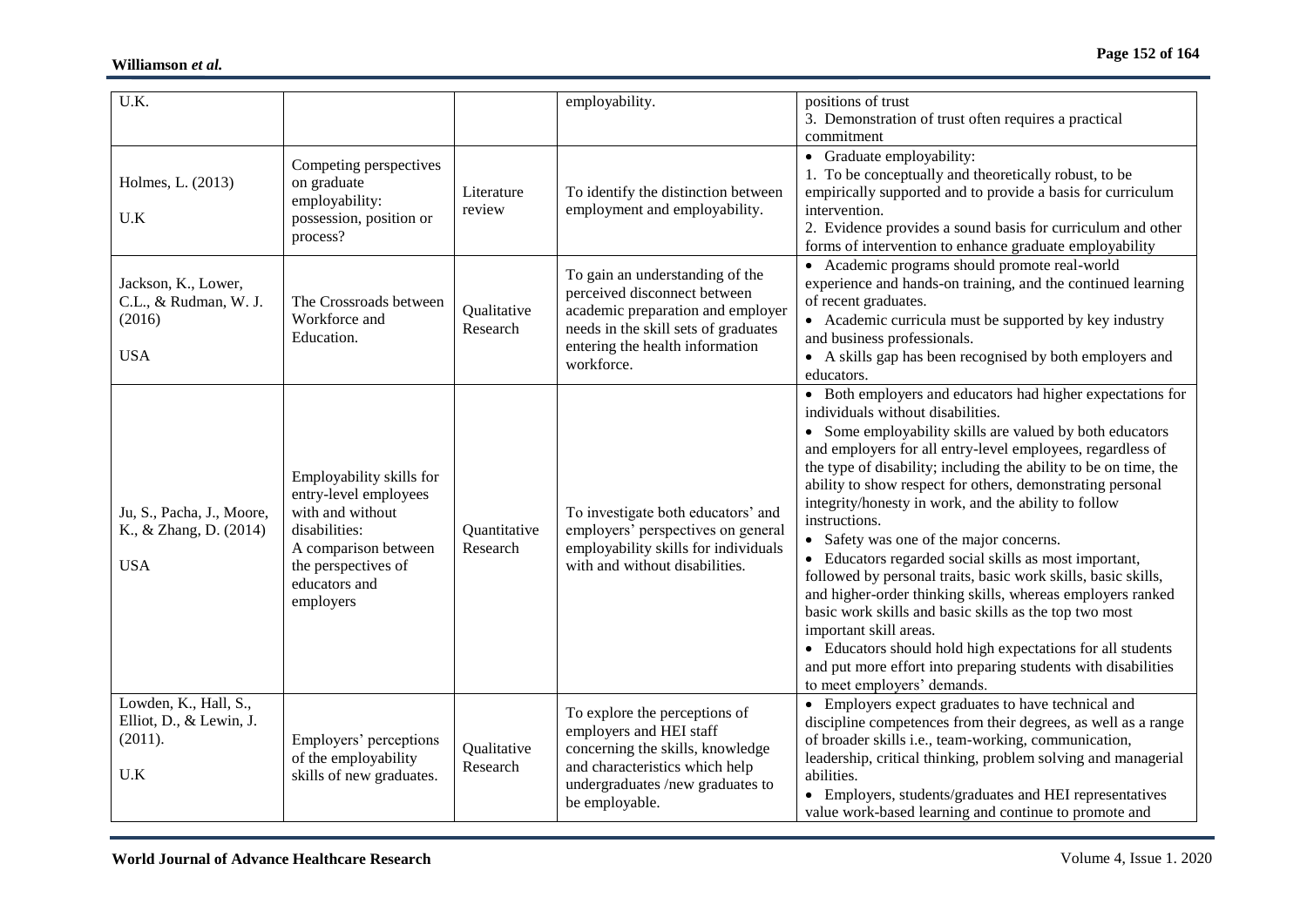|                                                                                                         |                                                                                                                                                                                   |                          |                                                                                                                                                                                   | expand opportunities for students to access work-based<br>learning.<br>• HEIs and government to explore how careers services can<br>be enhanced and resourced to promote employability<br>activities by addressing issues and barriers between<br>employers and expectations and priorities<br>• Where partnerships are sustained employers can have an<br>impact on employability approaches, particularly when<br>involved in course design. |
|---------------------------------------------------------------------------------------------------------|-----------------------------------------------------------------------------------------------------------------------------------------------------------------------------------|--------------------------|-----------------------------------------------------------------------------------------------------------------------------------------------------------------------------------|------------------------------------------------------------------------------------------------------------------------------------------------------------------------------------------------------------------------------------------------------------------------------------------------------------------------------------------------------------------------------------------------------------------------------------------------|
| Macfarlane-Dick, D., &<br>Roy, A. (2006)<br>U.K.                                                        | Enhancing student<br>employability:<br>innovative projects from<br>across the curriculum.                                                                                         | Literature<br>review     | To share best practices where<br>demonstrated innovative practice<br>works and can be adapted/<br>transferable to other disciplines.                                              | • Employability needs to be embedded in the curriculum<br>(through a variety of teaching methods, learning experiences<br>and assessment techniques).                                                                                                                                                                                                                                                                                          |
| Nauta, A., van Vianen,<br>A., van der Heijden, B.,<br>van Dam, K., &<br>Willemsen, M. (2009)<br>Holland | Understanding the<br>factors that promote<br>employability<br>orientation: The impact<br>of employability culture,<br>career satisfaction, and<br>role breadth self-<br>efficacy. | Quantitative<br>Research | To investigate the relationships of<br>organizations employability culture<br>with workers' employability<br>orientation and turnover intention,<br>in addition to relationships. | • Stimulating workers' employability orientation is<br>advantageous for both organizational and employee<br>outcomes.<br>• Employees who are satisfied with their current career<br>situation are less oriented towards their broader<br>employability and less likely to make any career steps.                                                                                                                                               |
| Parfitt, J., Probert, D.,<br>Simpson, R., Glennon,<br>J., Rowan, S., & Sauvé.<br>(2013)<br>U.K          | <b>Employability Skills</b><br>Matrix for Health.                                                                                                                                 | Literature<br>review     | To identify a matrix which can be<br>used by employers, human<br>resource directors and<br>commissioners of services.                                                             | A matrix defines the employability skills which are:<br>• Appropriate personal skills, qualities, values, attributes<br>and behaviours, required by staff working at<br>• Career Framework level 1 -9 and in different roles across<br>the health sector which includes independent, voluntary,<br>charitable and NHS services.                                                                                                                |
| Pegg, A., Waldock, J.,<br>Hendy-Isaac, S., &<br>Lawton, R. (2012)<br>U.K.                               | Pedagogy for<br>employability.                                                                                                                                                    | Report                   | A resource for teaching staff to<br>review and develop their own<br>understanding of employability,<br>moving beyond the institutional<br>employability strategy.                 | • Employers' expected employability skills include:<br>1. Business and customer awareness.<br>2. Problem solving<br>3. Communication and literacy<br>4. Application of numeracy<br>5. Application of information technology.<br>• Both employers and Universities frequently mentioned of<br>entrepreneurship and enterprise skills.                                                                                                           |
| Pool, L.D., & Sewell, P.<br>(2007)<br>U.K                                                               | The key to<br>employability:<br>developing a practical<br>model of graduate<br>employability                                                                                      | Literature<br>review     | To present a practical, coherent<br>model, that is firmly based on<br>existing research findings in<br>employability and on the various<br>individual elements that make up       | • A framework, Career EDGE was proposed in which<br>career component stands for development learning while E<br>stands for work and life experience. D stands for degree<br>subject, the knowledge and skills, G stands for generic skills,<br>skills which could be core skills, key skills or transferable                                                                                                                                   |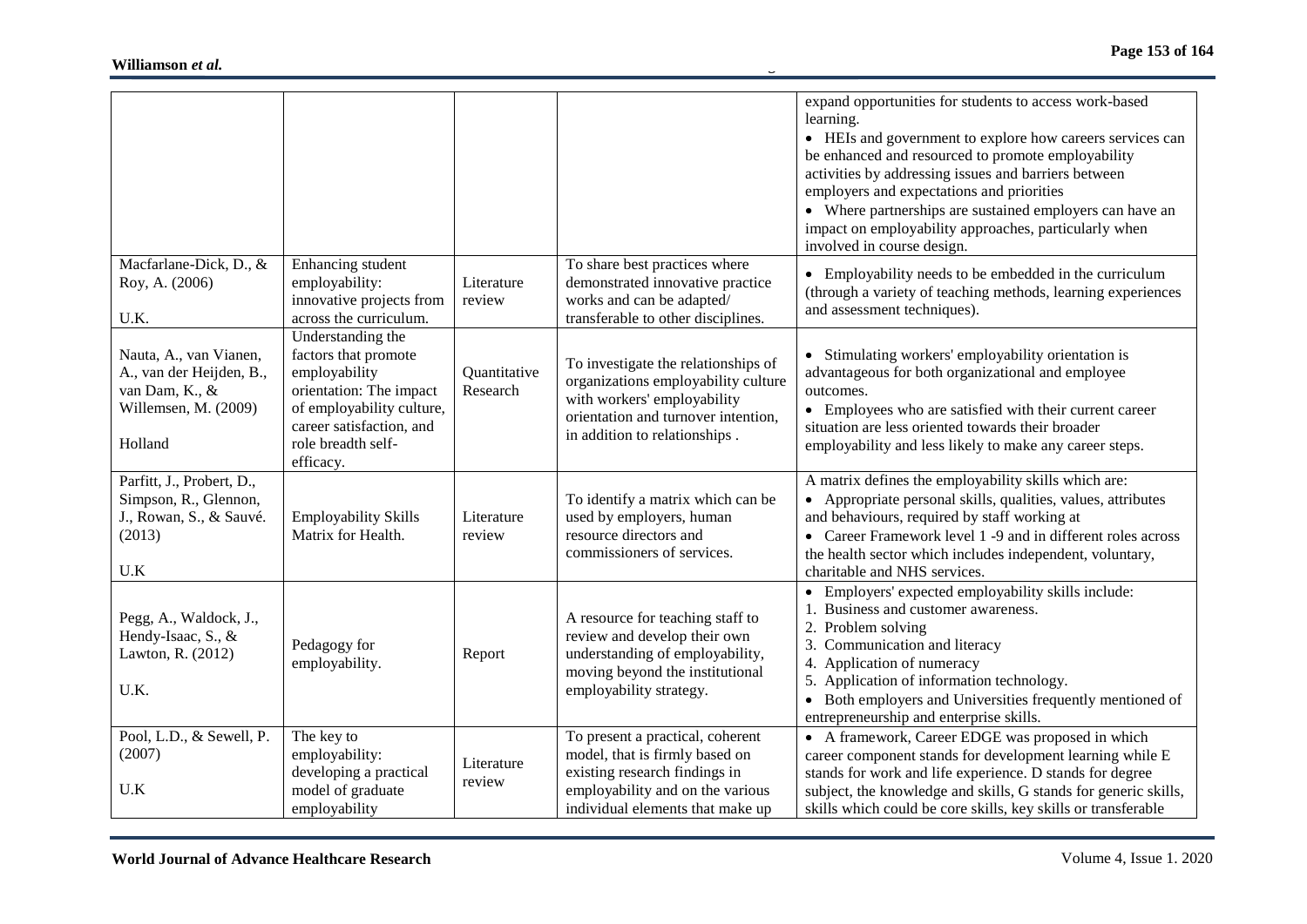|                                                                |                                                                                                                                            |                          | the framework.                                                                                                                                                                                                                                                                         | skills while E stands for emotional intelligence.                                                                                                                                                                                                                                                                                                                                                                                                                                                            |
|----------------------------------------------------------------|--------------------------------------------------------------------------------------------------------------------------------------------|--------------------------|----------------------------------------------------------------------------------------------------------------------------------------------------------------------------------------------------------------------------------------------------------------------------------------|--------------------------------------------------------------------------------------------------------------------------------------------------------------------------------------------------------------------------------------------------------------------------------------------------------------------------------------------------------------------------------------------------------------------------------------------------------------------------------------------------------------|
| Pusey-Murray, A., Daly,<br>A., & Stewart, A. (2018)<br>Jamaica | Nursing and Pharmacy<br>Students' Perception of<br>Employability Skills in<br>a Selected University in<br>Kingston, Jamaica                | Quantitative<br>Research | To identify the perceptions of<br>employability skills of<br>undergraduates at a university in<br>Kingston, Jamaica.                                                                                                                                                                   | • Nursing and pharmacy students' perceptions of<br>employability skills that needed to meet present and future<br>workforce were the same.<br>• Recognised challenges that need to be addressed in order<br>for the students to be marketable.<br>• It is important that they are developed throughout their<br>course of study.                                                                                                                                                                             |
| Rake, M. (2009)<br>U.K                                         | The Employability<br>Challenge: Full Report                                                                                                | Report                   | Development of employability<br>skills which are beyond the<br>traditional academic and vocational<br>training provided by the various<br>education providers in the country.                                                                                                          | Development of employability skills entails:<br>• Work experience, experiential action learning and<br>reflection and integration.<br>• Employer involvement.<br>• Institutions need to transform practice and outcomes.<br>• Employers from business sector also have similar<br>expectations as the healthcare sector, such as self-<br>management skills, problem solving, team working, literacy<br>and numeracy skills.                                                                                 |
| Ranta, L., Sievers, A.,<br>& Guilland, A.(2017)<br>Finland     | Shared responsibility of<br>higher education<br>Institutes and their<br>partners in assuring<br>nursing students'<br>employability skills. | Qualitative<br>Research  | To determine the employers'<br>expectancy of competences<br>required of a nurse to work in the<br>private, public and third sector.                                                                                                                                                    | The critical competences requested by employers of nurses<br>in Southern Finland are:<br>• Working with others; Mobilizing resources; Coping with<br>uncertainty, ambiguity $\&$ risk; mobilizing others and taking<br>the initiative                                                                                                                                                                                                                                                                        |
| Saunders, V., & Zuzel,<br>K. (2010)<br>U.K.                    | Evaluating<br>Employability Skills:<br><b>Employer and Student</b><br>Perceptions,                                                         | Quantitative<br>Research | To evaluate student employability<br>skills from the perspective of<br>sandwich students, graduates in<br>biomolecular science and their<br>employers.<br>To compile a skills inventory based<br>on the needs of employers and<br>incorporate into an employability<br>skills profile. | • Employers ranked a number of the personal attributes and<br>core skills more highly than technical and subject-specific<br>skills.<br>• There was strong convergence of student/graduate and<br>employer perceptions of the relative importance of the<br>different employability skills. Interestingly however, students<br>rated technical skills more highly than the employers.<br>• Aligning employability with academic values by making<br>explicit links between the curriculum and employability. |
| Sisodia, S., & Agarwal,<br>N. (2017)<br>India                  | <b>Employability Skills</b><br><b>Essential for Healthcare</b><br>Industry.                                                                | Literature<br>review     | To identify the employability skills<br>required in India's healthcare<br>industry.                                                                                                                                                                                                    | The essential employability skills for health industry:<br>• Communication skills, ICT skills, Work Psychology<br>skills, Teamwork skills, Interpersonal skills, Critical<br>Thinking and Problem-Solving skills, Self-management<br>skills, Planning and Organizing skills and Conceptual and<br>Analytical skills.                                                                                                                                                                                         |
| Stewart, J., Shanmugam,<br>S., & Seenan, C. (2016)             | Developing 21st century<br>graduate attributes:                                                                                            | Qualitative<br>Research  | To explore the perceptions of<br>learning in students' first year in                                                                                                                                                                                                                   | Benefits of feedback<br>• I don't know if I'm doing the right thing                                                                                                                                                                                                                                                                                                                                                                                                                                          |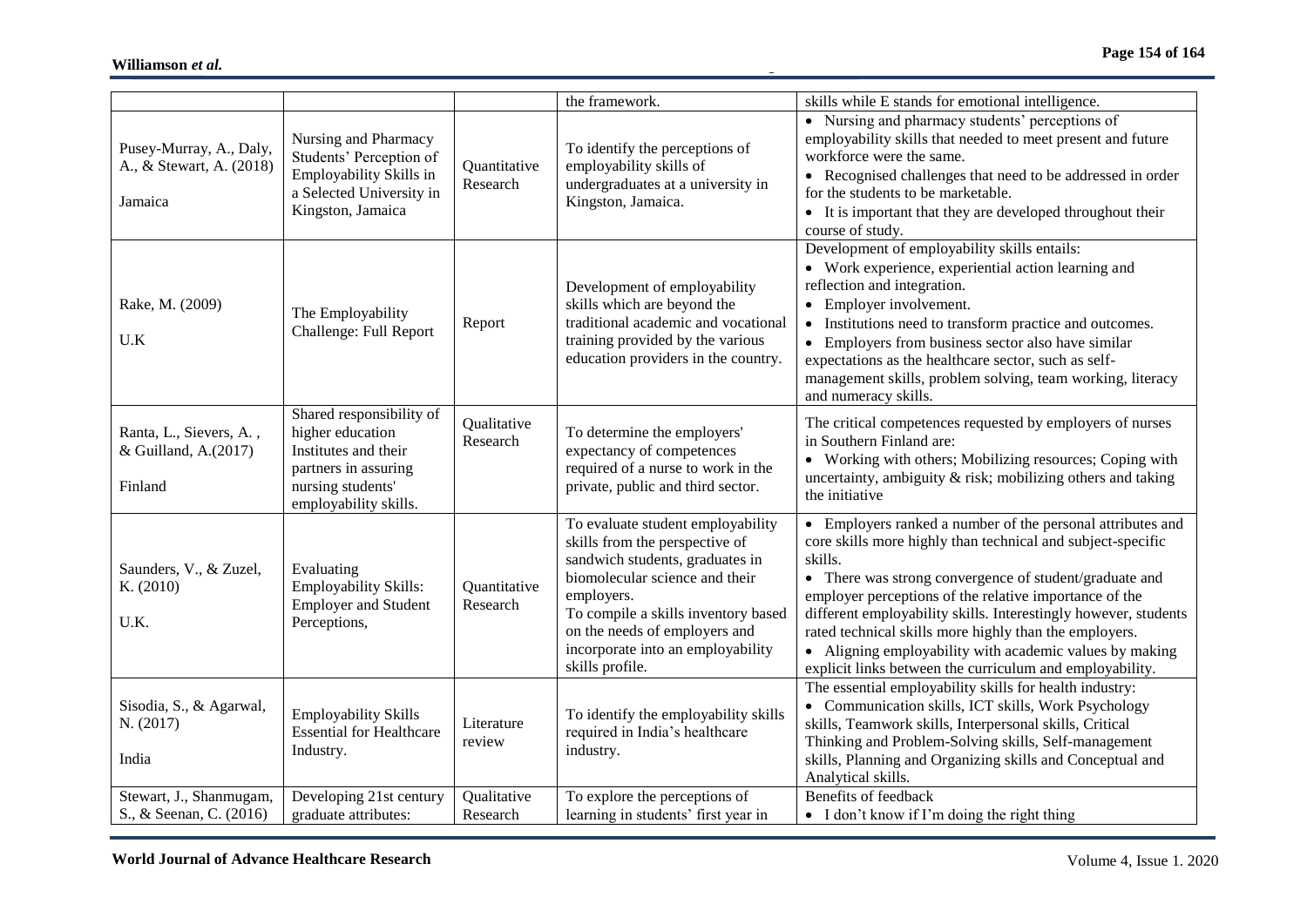| U.K.                                                                     | incorporating novel<br>teaching strategies in a<br>physiotherapy<br>curriculum.                        |                            | higher education                                                                                                                                                      | • It all comes down to confidence.<br>• It is important to provide opportunities for feedback in<br>class, including peer feedback and the opportunity to lead in<br>group work.                                                                                                                                                                                                                                                                                                                                                                                         |
|--------------------------------------------------------------------------|--------------------------------------------------------------------------------------------------------|----------------------------|-----------------------------------------------------------------------------------------------------------------------------------------------------------------------|--------------------------------------------------------------------------------------------------------------------------------------------------------------------------------------------------------------------------------------------------------------------------------------------------------------------------------------------------------------------------------------------------------------------------------------------------------------------------------------------------------------------------------------------------------------------------|
| The Open University<br>(2007)<br>U.K                                     | Enhancing<br>Employability                                                                             | Literature<br>review       | To encourage thinking and promote<br>action to embed employability in<br>the curriculum.                                                                              | • Employability can be enhanced in curriculum<br>development, design or delivery by:<br>1. Explaining where course or award learning outcomes are<br>also relevant to career development.<br>2. Helping students identify and record evidence of their<br>achievements;<br>3. Helping students to communicate their skills and<br>achievements to others, including employers.<br>4. Helping students recognise that employability, like<br>building self-confidence and a sense of achievement.                                                                         |
| Tibby, M. (2015)<br>U.K.                                                 | Embedding<br>employability in your<br>institution: What works?                                         | Conference<br>presentation | To define employability skills;<br>what it is, what it is not, and the<br>key elements to consider.                                                                   | • Employability is relevant to all students, and at all levels<br>of study and so includes both undergraduate and<br>postgraduate provision.                                                                                                                                                                                                                                                                                                                                                                                                                             |
| Tomlinson, M. (2012)<br>U.K.                                             | Graduate Employability:<br>A Review of Conceptual<br>and Empirical Themes.                             | Literature<br>review       | To provide an overview of some of<br>the dominant empirical and<br>conceptual themes in the area of<br>graduate employment and<br>employability over the past decade. | • Different labour market perceptions, experiences and<br>outcomes of graduates in the United Kingdom and other<br>national contexts.<br>• The ways in which students and graduates construct their<br>employability and begin to manage the transition from HE to<br>work.<br>• The extent to which future work forms a significant part<br>of their future life goals is likely to determine how they<br>approach the labour market, as well as their own future<br>employability.<br>• A broader understanding of employability than that<br>offered by policymakers. |
| Trad, M. (2011).<br><b>USA</b>                                           | <b>Increasing Radiation</b><br>Therapy Graduates'<br><b>Employability Through</b><br>Service Learning. | Quantitative<br>Research   | To determine whether the<br>implementation of a service<br>learning project would increase the<br>employability of new radiation<br>therapy graduates.                | • The level of education and experience are the most<br>important qualities of Radiation Therapists when hiring new<br>employees.<br>• Participating in service learning projects promotes civic<br>mindedness.<br>• Students who have participated in service learning<br>projects as part of their radiation therapy curriculum could<br>stand out among other applicants.                                                                                                                                                                                             |
| van Sheppingen, A. R.,<br>de Vroome, E. M. M.,<br>ten Have, K. C. J. M., | Vitality at work and its<br>associations with<br>lifestyle, self-                                      | Quantitative<br>Research   | To contribute to knowledge on how<br>to promote vitality at work.                                                                                                     | • Organizational culture support self-determination, and<br>cultural aspects themselves are positively associated with<br>vitality, organizational culture seems particular important in                                                                                                                                                                                                                                                                                                                                                                                 |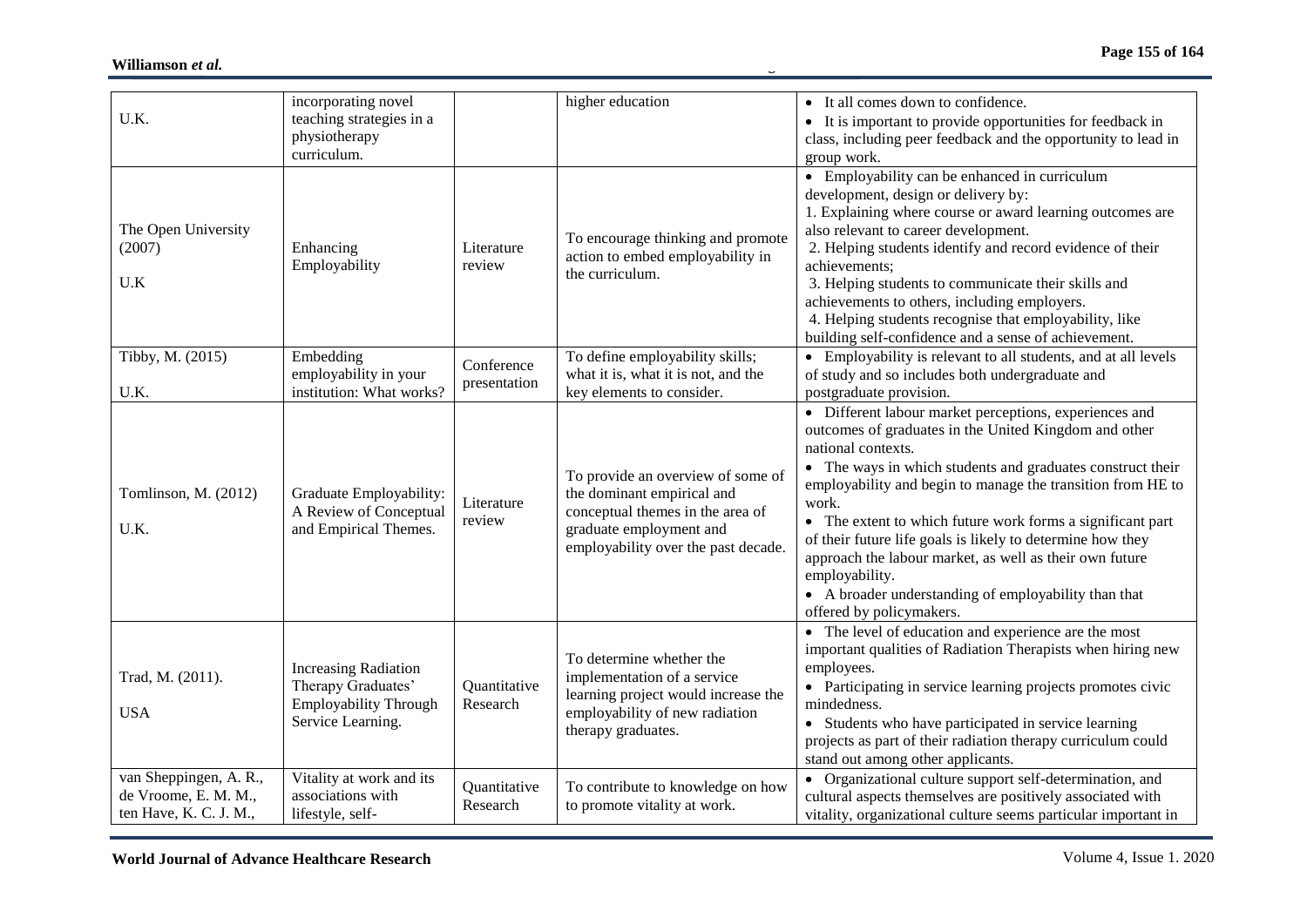| Zwetsloot, G. I. J. M.,<br>Wiezer, N., & van<br>Mechelen, $W.(2015)$<br>Holland | determination,<br>organizational culture,<br>and with employees'<br>performance and<br>sustainable<br>employability. |                                                                              |                                                                                                               | promoting vitality at work.<br>• The associations between vitality at work and effective<br>personal functioning and sustainable employability endorse<br>the combined health-based, business-related and societal<br>importance of vitality at work.<br>• Vitality at work is also associated with effective personal<br>functioning and with sustainable employability.                                                                                                                                                                                                                                                                  |
|---------------------------------------------------------------------------------|----------------------------------------------------------------------------------------------------------------------|------------------------------------------------------------------------------|---------------------------------------------------------------------------------------------------------------|--------------------------------------------------------------------------------------------------------------------------------------------------------------------------------------------------------------------------------------------------------------------------------------------------------------------------------------------------------------------------------------------------------------------------------------------------------------------------------------------------------------------------------------------------------------------------------------------------------------------------------------------|
| Weligamage, S. S.<br>(2009)<br>Sri Lanka                                        | Graduates'<br><b>Employability Skills:</b><br>Evidence from<br>Literature Review.                                    | Literature<br>review                                                         | To identify the employer skills<br>needs in different countries                                               | • Employability is a core set of desirable attributes, such as<br>communication skills, interpersonal skills and team working,<br>problem solving, analytic, critical and reflective ability,<br>willingness to learn and continue learning, flexibility and<br>adaptability, risk-taking and self-skills and these attributes<br>are often independent of the degree subject.<br>• Skills definitions, employer expectation and requirement<br>differ according to different countries                                                                                                                                                    |
| Wiley, M (2014)<br>U.K.                                                         | A review of literature on<br>current practice in the<br>development of<br>employability skills.                      | Literature<br>review                                                         | To collate and review the literature<br>on current practice in the<br>development of employability<br>skills. | • Libraries can provide a strong contribution to employers'<br>requirements for students to develop work-relevant skills.<br>• Collaborative working between libraries and other student<br>services – particularly careers – benefits all parties and can<br>lead to successful library involvement in employability skills<br>development programs.<br>• Library's information are valuable in order to demonstrate<br>the relevance of the library's offerings. Linked with this is a<br>need to ensure Library web pages (and staff) clearly outline<br>the relevance of their training offer for employability skills<br>development. |
| Yorke, M., & Knight,<br>P.T. (2006)<br>U.K                                      | Embedding<br>employability into the<br>curriculum.                                                                   | A guide $/$<br>reader for HE<br>lecturers<br>(Higher<br>Education<br>Academy | To discuss employability, how to<br>embed it into the curriculum, and<br>the related pedagogy.                | • Employability is a set of achievements – skills,<br>understandings and personal attributes – that make graduates<br>more likely to gain employment and be successful in their<br>chosen occupations, which benefits themselves, the<br>workforce, the community and the economy.<br>• Employability can be enhanced through personal<br>development planning, but success will depend upon the<br>extent to which students see a 'pay-off' for the effort that<br>they put in.                                                                                                                                                           |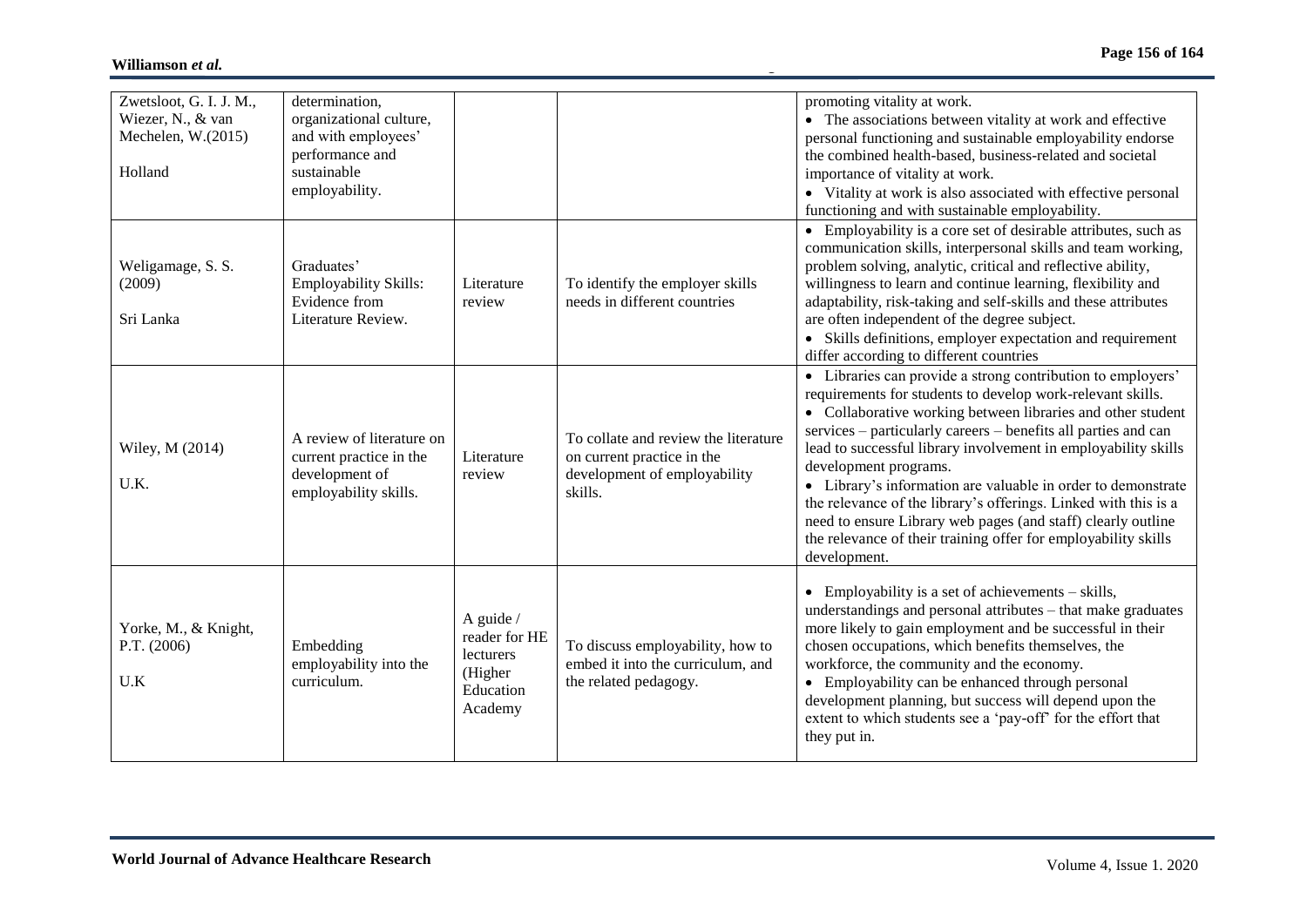# **RESULTS**

A total of 121 articles were identified from the databases and Google Scholar search. The relevant literature was selected by reading the abstracts and full texts. A total of 42 publications were selected using inclusion and exclusion criteria. Literature searches were conducted by all the authors. Subsequently, selection of literature, data extraction were performed independently by three of the authors to maintain consistency and establish validity of

the review findings. Any disagreements have been resolved by discussion and obtaining consensus between the three reviewers. The summary of data was extracted and presented in the above Table 2 and the types of literature and the country of origin of the papers have been presented in Table 3 highlighting the need for development of graduate employability skills as being a global issue.

| <b>Literature types</b>                      | <b>Number of studies</b> |
|----------------------------------------------|--------------------------|
| <b>Case Conference</b>                       |                          |
| Case studies                                 |                          |
| <b>HEA</b> Conference presentation           | 1                        |
| <b>Higher Education Academy publications</b> | $\overline{2}$           |
| Literature review                            | 11                       |
| Mixed methods                                |                          |
| Qualitative                                  | 9                        |
| Quantitative                                 | 9                        |
| Report                                       | $\overline{4}$           |
| Research brief                               |                          |
| University wide review                       | 1                        |
|                                              |                          |
|                                              |                          |
| Origin of study                              | <b>Number of studies</b> |
| Australia                                    | 2                        |
| Canada                                       |                          |
| Finland                                      |                          |
| India                                        |                          |
| Luxembourg                                   |                          |
| Holland                                      | $\mathfrak{D}$           |
| Jamaica                                      |                          |
| Slovenia                                     |                          |
| Sri Lanka                                    | 1                        |
| <b>United Kingdom</b>                        | 27                       |

**Table 3: Literature types and the origin of study.**

The data presented in Table 2 were collated and categorized under three main themes: (1) definitions of employability, (2) development of employability skills in higher education and (3) Elements of employability skills as perceived by the stakeholders.

# *(1) Definitions of Employability*

Employability is a multi-dimensional concept involving a set of skills for preparing graduates for employment. Harvey (1997) states employability is the potential of graduates for demonstrating attributes that employers expect for the effective functioning of their organization. Thus, employment and employability are used in different connotations (Holmes, 2013). The former being able to have a job and the latter means having the qualities needed to maintain employment and progress through reflection, resilience and work experience.

Dearing (1997) and Yorke & Knight (2003) discuss the importance of integrating development of key skills and the life skills to achieve "education for employability'. Hillage & Pollard (1998) and Parfitt et al. (2013) state

that employability is the possession of specific skills enabling an individual to be employed and to remain employed identifying four employability assets: (1) knowledge, skills and attitudes (2) the methods of using these assets (3) presentation of these assets and (4) the context within which the individual works.

Bowers-Brown & Harvey (2004) describe employability as a set of personal attributes, skills and knowledge that HEIs expect its graduates to develop, encouraging them to reflect and articulate what they have learnt. This will enable them to contribute to society and to their profession. Yorke & Knight (2006, p3) define employability as:

"… a set of achievements - skills, understandings and personal attributes - that make graduates more likely to gain employment and be successful in their chosen occupations, which benefit themselves, the workforce, the community and the economy".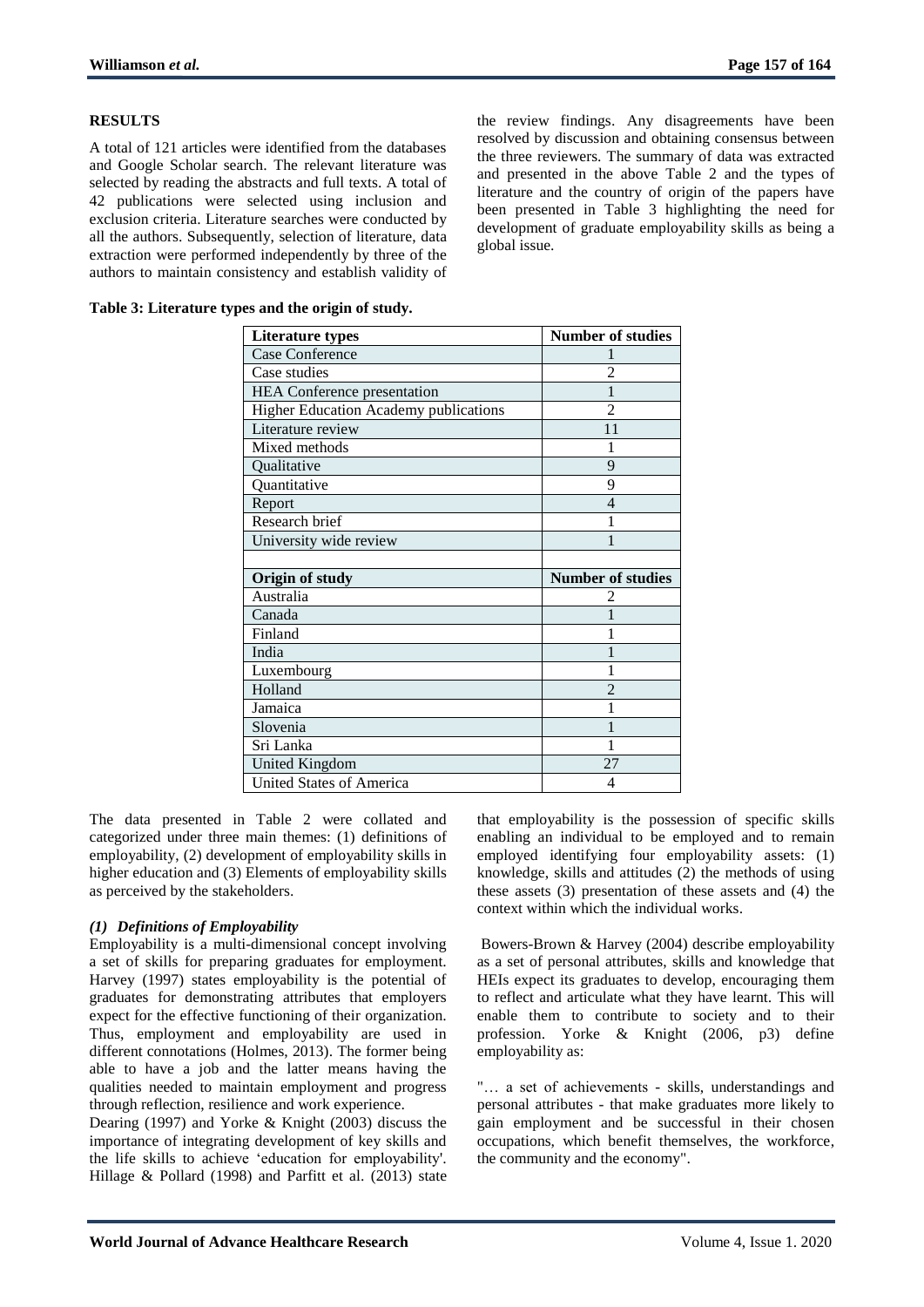Bennett et al. (1999) provide a framework comprising four broad managerial skills for the development of core and generic skills such as the management of self, others, information and tasks. A range of generic skills embracing these categories are applicable in both education and employment settings of any discipline and workplace.

The framework for HEIs developed by Cole & Tibby (2013) specify a process to reflect on employability in a systematic and holistic manner. Furthermore, they state that rather than focusing on employer- led demands for employability, a person-centred approach within healthcare settings needs to be encouraged, although embedding these skills into the curriculum could be challenging. Tibby (2015) asserts that along with the discipline specific skills students need to be equipped with interpersonal skills and positive attitudes to increase their employability prospects. These findings are in line with the USEM model which propose four interrelated components of employability comprising of understanding, skilful practice, efficacy beliefs and metacognition. This provides a starting point for any research and discussion of employability skills in higher education (Yorke & Knight, 2004). Macfarlane-Dick & Roy (2006) affirm that employability needs to be embedded in the curriculum through a variety of teaching methods, learning experiences and assessment techniques.

#### **(2) Development of employability skills in higher education**

The current emphasis on graduate employability skills requires HEIs to provide the necessary infrastructure and to adopt innovative approaches in curriculum design, its delivery and assessment and to provide students with work placements for exposure to professional settings. Engelbert & Limbach-Reich (2012) find that the Social Sciences graduates are employed immediately after graduation and they tended to assess themselves as more competent. Harvey (2001) admits the primary role of HEIs is to develop students' knowledge, skills, attitudes and abilities to enable them to become lifelong learners. Students' learning support and career guidance services should help students develop their employability skills. Pool & Sewell (2007) present a framework for development learning, which identifies the importance of work and life experience, subject specific knowledge and skills, generic skills consisting of core, key and transferable skills and emotional intelligence. They agree the role of tutors is to motivate students to successfully achieve their learning goals; particularly by providing feedback to their students so as to enhance their selfconfidence. Grant & Kinman (2014) commend the benefits of emotional intelligence which helps healthcare professionals to prevent burnout and to develop empathy towards service users.

Hadley (2017) advocates that universities should have measures to ensure that employability skills are

embedded in their degree programs. Belt et al. (2010) report that universities should consider how best to further develop research and policy on employability skills. The consensus of the Australian Nursing Midwifery Council Professional Advisory Group identifies the need for embedding employability skills in the nursing program indicating the top ranked skills are communication, professional behaviours, privacy, dignity and medicine management (Brown & Crookes 2010). Nonetheless, the importance of involving the healthcare employers and their expectations should be considered in developing graduates' self management skills, problem-solving, team-working, literacy and numeracy skills (Rake 2009).

Employability skills of individuals vary depending on the point they are in their career (Belt et al., 2010). Consequently, universities should identify skill sets that will best serve the future labour market and align programs to meet those needs (Weligamage 2009). In addition, the graduates' own construct of employability skills enable their transition from the academic environment to workplace (Tomlinson, 2012). Thus, universities need to train students through work experience including fieldwork, industry-based learning, part-time employment, volunteer work cooperative education, work placements and internships (Jackson, Lower and Rudman, 2016). With the development of information technology, the role of the library has become of prime importance for development of work relevant skills (Wiley, 2014).

# *(3) Employability skills as perceived by the stakeholders*

There is general debate as to what employability skills are expected of new graduates. In the modern world, due to the challenges of the constantly changing work environment and globalization of industries, employers are looking for soft skills such as communication, interpersonal skills, team working, entrepreneurship, resilience, reflection, problem solving and positive attitudes toward work (Brown & Crookes, 2016; Finch et al., 2013; Pegg et al., 2012; Craig & Piskur, 2012; Lowden et al., 2011; Belt, Drake & Chapman, 2010; Saunders & Zuzel 2010; Open University 2007; Cotton, 1993). Jackson, Lower and Rudman (2016) recognize that there is a skills gap in some graduates. Therefore, new graduates must be helped in developing the necessary employability skills. Draper et al (2014) put forward the critical role of mentors in facilitating supportive environments in practice resulting in positive transition, expectations, learning in practice and flexibility. Graduate skills and performance befitting the organizational culture and goals are equally important (Collet et al., 2015). Additionally, Van Sheppingen et al. (2015) recognize the importance of 'vitality at work' in maintaining organization culture. This is supported by Weligamage (2009) who adds that willingness to continue to learn, flexibility, adaptability, risk-taking and self-discipline skills are essential to enhance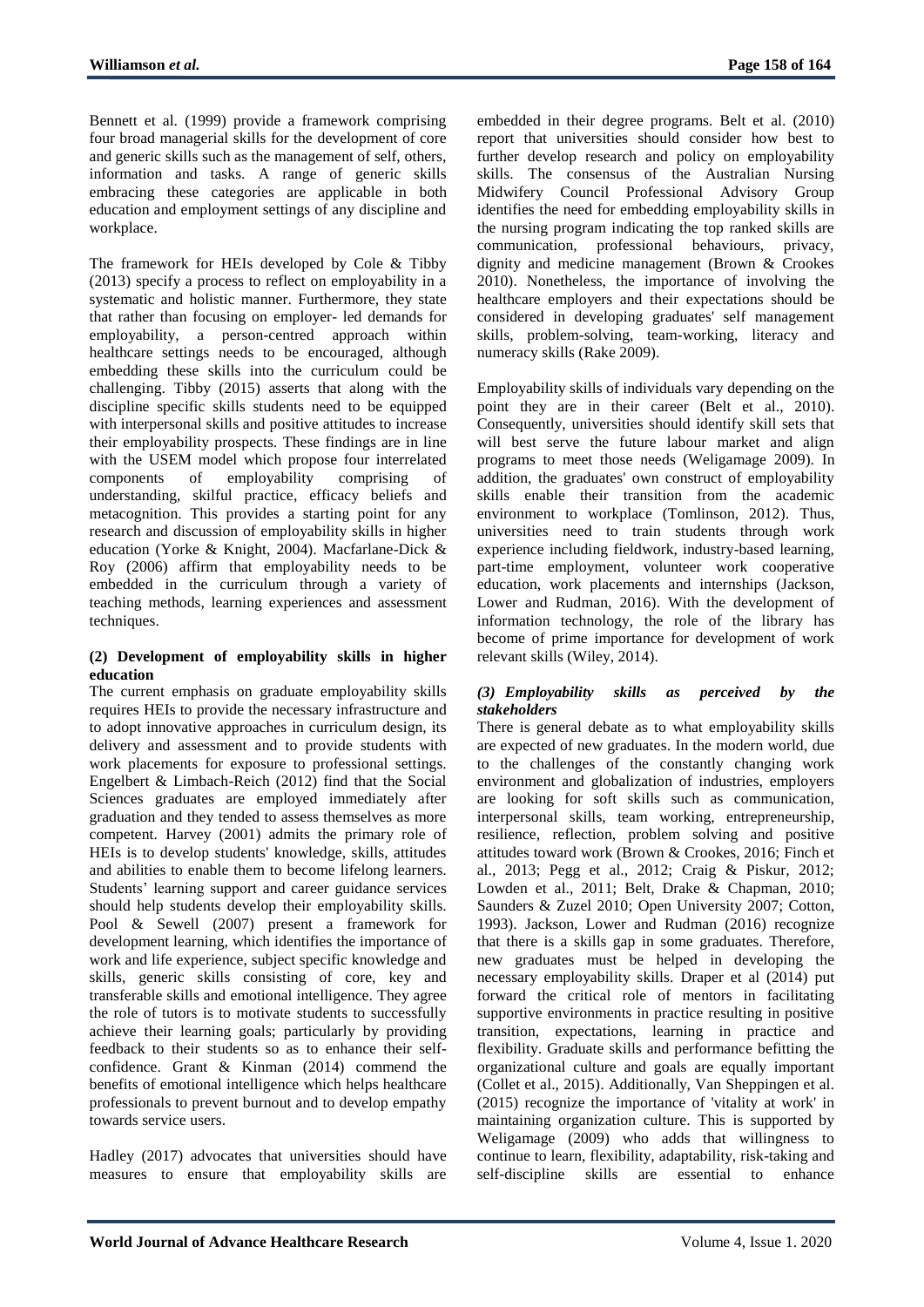employability skills. Intriguingly, Finch et al. (2013) state that employers prefer job experience to academic reputation, although they still give it some consideration. The nursing and pharmacist students recognised that the employability skills should meet the needs of present and future workforce and be embedded in the curriculum (Pusey -Murray, Daly & Stewart, 2018).

Donik et al. (2015) observe that graduates often underestimate their own level of competence compared to their employers. Graduates further express that they need support in application writing and interviewing skills (Dray et al., 2011). While identifying the Physiotherapy graduate's attributes, Stewart et al. (2016) emphasize the benefits of feedback students received in the class room in developing self-confidence and achieving their learning outcomes.

Ju et al. (2014) state that some employability skills and personal attributes are valued by both educators and employers, regardless of any disability of students. These included time keeping, respect, integrity, honesty and the ability to follow instructions. However, safety is the major concern of employers while recruiting employees with disabilities. Interestingly, some academics believe that social skills are the most important skills whereas, employers ranked basic work skills as the most important skill.

Ranta et al. (2017) identify employers' expectations of nurses as being: working with others, evidence-based nursing, risk management, decision making, interpersonal skills, social skills and coping with uncertainty and ambiguity. They also emphasize that nurses should be able to initiate their own learning and the teaching of others. The need for developing transversal competencies by a teacher to learner centred approach, transition from monodisciplinary to multidisciplinary or transdisciplinary learning environments have been highlighted by employers. Hinchcliffe & Jolly (2011) further assert that graduates should demonstrate a commitment to their employer, such as loyalty and trustworthiness.

Sisodia & Agarwal (2017) identify India's healthcare industry's required employability skills as being teamwork, interpersonal skills, critical thinking, problem solving, communication and self-management skills. Belt et al. (2010) state that some employers find that graduates were well prepared for work and also highlight that use of employability skills is a continual process and will vary throughout individuals' careers. However, employment skills and employability skills are not the same and employers look for an array of basic skills such as communications, problem solving, positive attitudes toward work, dependability and responsibility (Cotton, 1993).

Curtis & McKenzie (2001) state that graduates who are perceived as being more capable and confident in their abilities to make decisions and set goals, are more able to work collaboratively with others and better able to continue to grow and develop from their experiences. A graduate seeking employment should be focusing on continuous personal and professional development in pursuit of improving their performance through continuing self-aware, reflective, resilient, self-directed lifelong learning. However, Naula et al. (2009) assert that employees who are satisfied with the organization culture tend to be more complacent and less likely to make any career progression.

HEIs are taking the initiative to ensure students engage with employability skills and embed them in the curriculum for all disciplines (Fallows & Steven, 2000). Trad (2011) further affirms the importance of the implementation of 'service learning projects' for Radiotherapy students for them to develop social skills, civic mindedness and to take responsibility for contributing to their communities thus enhancing their employability. This initiative is meeting students' expectations in terms of knowledge gain, developing the right attitudes and gaining workplace experience that relates to their employment and life-long learning. Lowden (2011) reports that HEIs and employers should continue to work in partnership in providing students with the opportunity to access work-based learning enabling them to develop a range of generic skills which will have an impact on their employability.

# **DISCUSSION**

Bandura (1995) affirms that achievement of educational goals equips students with intellectual abilities, selfefficacy and self-confidence. Furthermore, internal reinforcement, appreciation of student performances and their ability to translate research based information into practice motivates and encourages them to learn and become reflective life-long learners. From the above review, it is pertinent that development of graduate employability skills have become major concerns of HEIs, educators, employers and graduates to maintain the sustainability of graduate employment. HEIs are increasingly focusing on developing a range of graduate skills to prepare them to succeed in the world of work. A measure of success by HEIs is the number of graduates in full time employment within six months to a year of graduation.

Yorke (2004) states employability is a set of skills, knowledge and personal attributes that enable a person to be suitable for the job market and make graduates more likely to obtain employment and be more successful in their chosen occupations. HEIs must work in partnership with employers to introduce and create better learning environments, teaching methods, curriculum content to promote employability to provide placements and workbased learning opportunities. It is crucial that graduates, employers and HEIs work together to promote and sustain employability measures. Collaborative and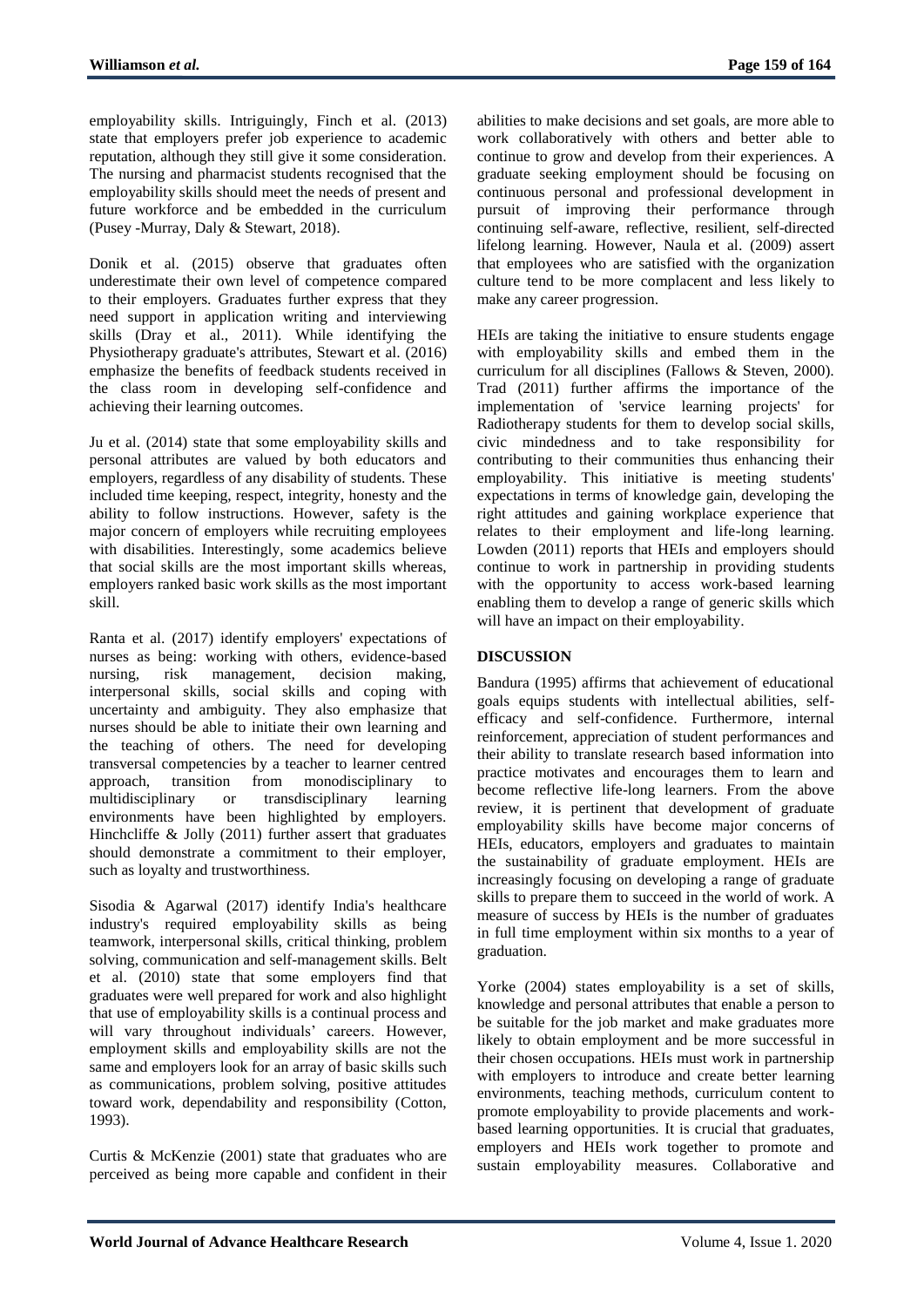partnership working between HEIs and employers is essential to promote work-related experience

Students value the feedback they receive to reflect on and to enhance their self-appraisal skills which enables them to better develop critical analysis, problem solving, communication skills and emotional resilience (Stewart et al., 2016; Grant & Kinman, 2014). It is important to support and facilitate graduating students in developing their competences in information, communication and technology (ICT) to cope with complex and challenging situations and to sustain their employability (Craig & Piśkur 2012). This is important as Dray et al. (2011) report that newly qualified nurses encountered difficulties in gaining employment due to poor application and interview techniques. It is imperative that HEIs include interviewing and application writing skills in the curriculum along with helping students to communicate their skills and achievements to others including employers (Open University, 2007).

Employers are expecting skills from graduates that are beyond the subject specific knowledge and competences obtained in the HEIs. Employers and universities often mention the need to develop graduate entrepreneurship and enterprise skills (Pegg et al., 2012). More focus on development of graduate generic and social skills needs to be paid in order to meet the current competitive and rapidly changing healthcare industries due to advancement and impact of information technology

(Sisodia & Agarwal, 2017). York (2001) asserts that universities need to offer students opportunities to develop themselves through participation in clubs, societies and university life.

In order to meet the needs of the changing workplace 'soft skills' need to be embedded in the curriculum. It is crucial that graduates have the opportunity to practice these transferrable skills before entering employment (Sisodia & Agarwal, 2017). These basic skills need to be further developed to be fit for purpose once the graduates are in employment. Employers should ensure graduates' skills are further enhanced by providing appropriate learning opportunities during their employment. However, it is crucial graduates take responsibility for their own development and keep abreast with advancement in their own areas of practice. They need to be self-aware and to self-monitor and attend regular education and training programs. They should also reflect on the feedback they receive from different members of the healthcare team and patients. It is helpful for graduates to discuss their reflection with a senior team member (NMC, 2018 & HCPC, 2018b). This may help to refine their knowledge and competence essential for being 'fit for practice' enabling them to continually develop and refine their employability skills as a lifelong process. This is demonstrated in Figure 1. This illustration has been created by the authors.



**Figure 1: Framework for enhancing employability skills.**

There is growing recognition that effective service users' involvement in planning and organising education programs and services will improve outcomes and increase people's satisfaction with the services (Warren, 2007). Service users play an important role in the development of the future workforce and their involvement is being seen as a key indicator when examining the student journey from recruitment to successfully completing their program of learning (Garwood and Hassett, 2019). Their feedback is vital to identify graduates' competence and capability as they are the recipients of the care services. Their direct experiences of using services gives them a unique insight

into what works, which is essential for improving services (NHS, England, 2015).

During the process of this review the authors have not found any literature on the perspective of service users. Thus, there is a lack of evidence about what service users think about graduates" employability skills. A gap in knowledge about the service users' views and perceptions of the key attributes of graduates in the effective and efficient delivery of their services in the ever-changing health and social care environment suggests for conducting future research.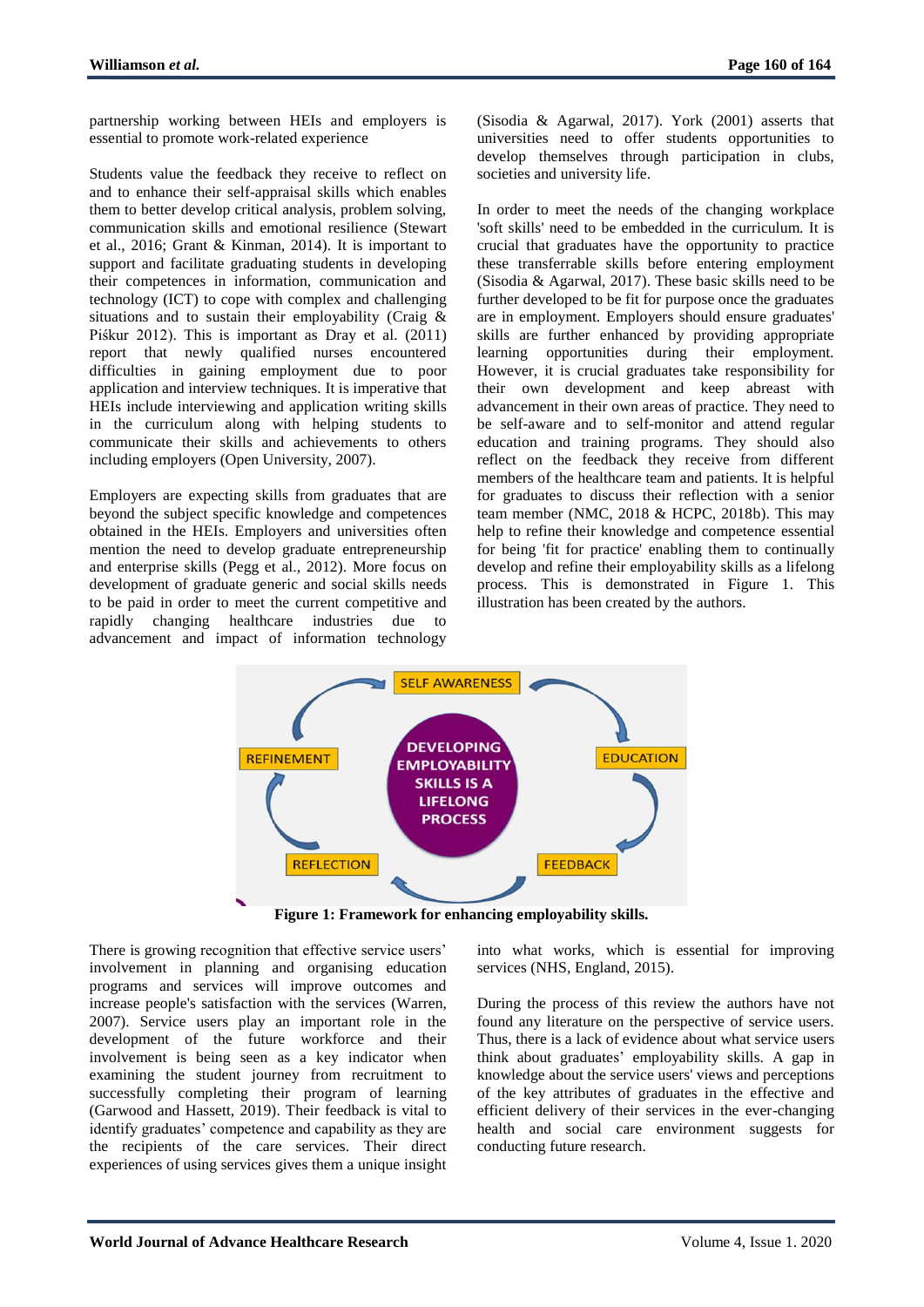This scoping review illustrates that developing graduate employability skills is a global issue. Educational institutions and employers across the world identify that the need for development of basic/generic skills is crucial along with subject specific skills and this can be achieved by effective work-based learning opportunities during the course and employment.

#### **Study limitations**

This scoping review explores graduates' employability skills as embedded only in health and social courses. Inclusion of employability related to other disciplines may yield a richer data applicable to health and social care.

Literature selected for this review included published papers from 1993 to 2018. Thus, relevant articles outside this time period on employability may have been missed.

Exclusion of foreign language publications and grey literature in this review may have potentially missed significant information regarding graduate employability.

#### **Recommendations**

Further research is needed to identify service users' perceptions on graduates' employability skills and to determine if the HEIs and the employers are using the appropriate KPIs incorporating employability skills to improve service users' experience.

# **CONCLUSION**

This review provides evidence that the landscape of higher education is changing in order to meet the constantly evolving expectations of health and social care environment. Graduates should be supported to acquire soft skills along with the subject specific knowledge and competencies in order to enhance their employability success. Undergraduate programs need to equip graduates with the required transferable lifelong learning skills demonstrating their self-efficacy and selfmanagement skills in order to be successful in their careers and to contribute to society.

Employers appreciate soft transferable skills more than subject-specific skills in potential employees. The identifying and embedding of employability skills is essential in curriculum development conducted in partnership and collaboration with HEIs, employers, graduates and service uses in order to meet the health and social care needs of society.

# **ACKNOWLEDGMENTS**

The authors would like to thank the Higher Education Academy (HEA), United Kingdom, for assisting us by providing us with relevant HEA published reports and documents.

#### **Declaration of interest statement:** None.

#### **Author contributions**

All authors contributed to the research idea and study design.

SW, LP, KT, and RM contributed to the literature searches and the selection of articles.

SW, LP, KT contributed to data extraction, review of articles, interpretation and synthesis of review findings. SW, LP and JFB contributed to the initial draft manuscript.

SW, LP and KT contributed to the revisions, refinement and final draft manuscript.

SW, KT contributed to further revision, proof reading and to finalise the manuscript.

## **REFERENCES**

- 1. Arksey, H., & O"Malley, L. Scoping studies: towards a methodological framework. *International Journal of Social Research Methodology,* 2005; 8(1): 19-32.
- 2. Bandura, A. Exercise of personal and collective efficacy in changing societies. In A. Bandura (Ed.), *Self-efficacy in changing societies,* 1995; 1- 45. New York: Cambridge University Press. Available from:  $\blacksquare$ [http://dx.doi.org/10.1017/CBO9780511527692.003.](https://psycnet.apa.org/doi/10.1017/CBO9780511527692.003) Accessed: August 27, 2019.
- 3. Belt, V., Drake, P., & Chapman, K. *Employability Skills: A Research and Policy Briefing.* London: UK Commission for Employment and Skills, 2010.
- 4. Bennett, N., Dunne, E., & Carré, C. Patterns of core and generic skill provision in higher education. *Higher Education*, 1999; 37: 71-93.
- 5. Bowden, J., Hart, G., King. B, Trigwell, G & Watts O. *Generic capabilities of ATN University graduates*. Available from: [http://www.clt.uts.edu.ac/ATN.grad.cap.project.inde](http://www.clt.uts.edu.ac/ATN.grad.cap.project.index.html) [x.html.](http://www.clt.uts.edu.ac/ATN.grad.cap.project.index.html) (Accessed May 1, 2019), 2000.
- 6. Bowers- Brown, T., & Harvey, L. *Are there too many graduates in the UK? A literature review and analysis of graduate employability.* Sheffield: Centre for Research and Evaluation, 2004.
- 7. Brown, R.A., & Crookes, P. A. What are the 'necessary skills for a newly graduating RN? Results of an Australian survey. *BMC Nursing*, 2016; 15(23): 44-48.
- 8. Cole, D., & Tibby, M. *Defining and developing your approach to employability: a framework for higher education institutions*. York: The Higher Education Academy, 2013.
- 9. Collet, C., Damian Hine, D., & du Plessis, K. "Employability skills: perspectives from a knowledge-intensive industry", *Education Training,* 2015; 57(5): 532-559.
- 10. Cotton, K. *Developing Employability Skills. School Improvement Research Series. Close up # 15.* Washington D.C.: The Office of Educational Research and Improvement, 1993.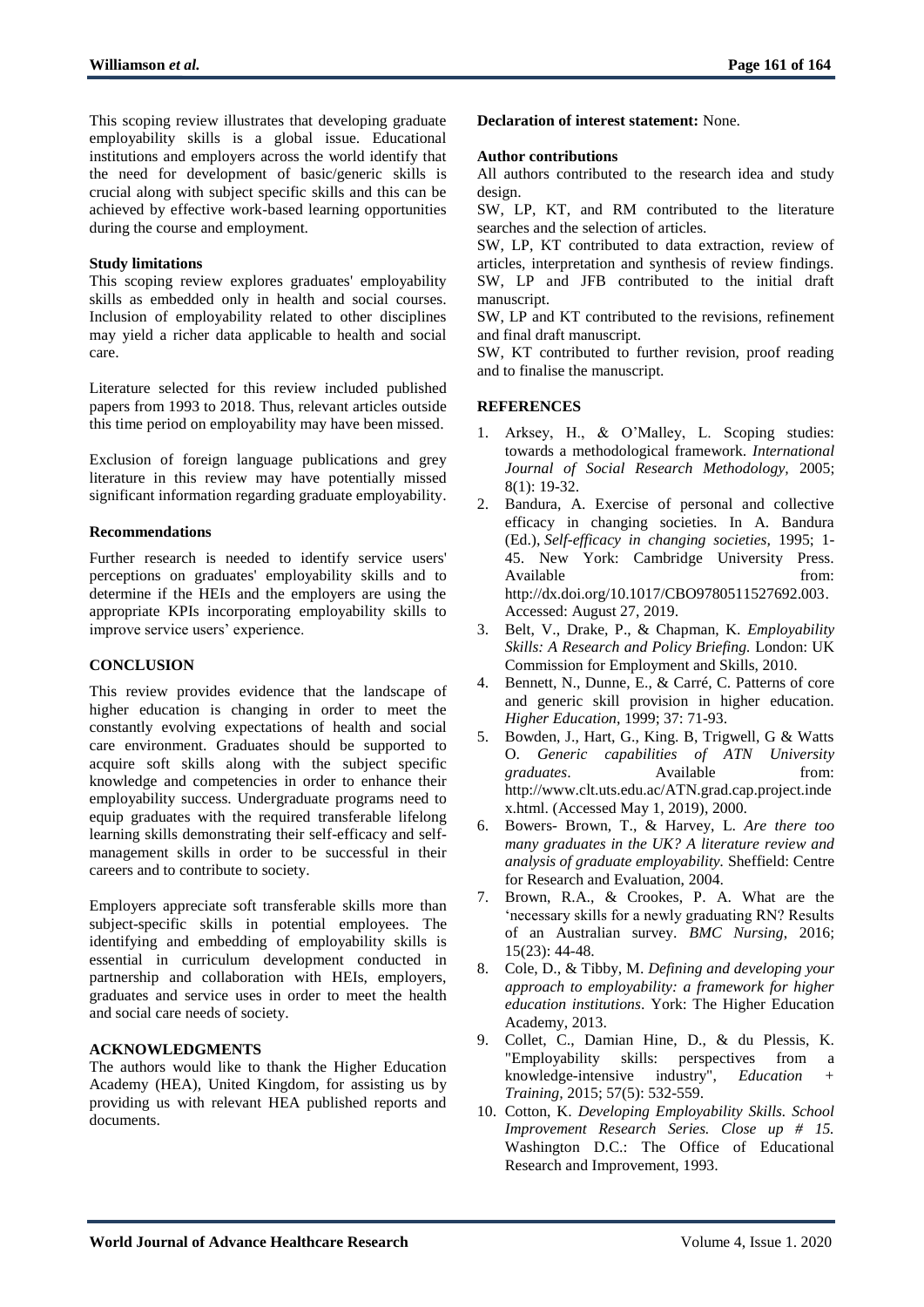- 11. Craig, C., & Piśkur, B. Student perspectives on the development and evaluation of a joint international education to promote employability in Europe. *Work,* 2012; 41(4): 439-446.
- 12. Curtis, D & McKenzie, P. *Employability Skills for Australian industry: Literature Review and Framework Development.* Melbourne: Australian Council for Education Research, 2001.
- 13. Davis, K., Drey, N., & Gould, D. What are scoping studies? A review of the nursing literature. *International Journal of Nursing Studies,* 2009; 46(10): 1386-1400.
- 14. Dearing, R. *Higher Education in the Learning Society. Report of the National Committee of Enquiry into Higher Education*. London: HMSO, 1997.
- 15. Donik, B., Pajnkihar, M., & Bernik, M. Employability of Nursing Care Graduates. *Organizacija*, 2015; 48(4): 287-298. [http://dx.doi.org/10.1515/orga-2015-0023.](http://dx.doi.org/10.1515/orga-2015-0023)
- 16. Draper, J., Beretta, R., Kenward, L., McDonagh, L., Messenger, J., & Rounce, J. Ready to hit the ground running': Alumni and employer accounts of a unique part-time distance learning pre-registration nurse education program. *Nurse Education Today,* 2014; 34: 1305-1310. [http://dx.doi.org/10.1016/j.nedt.2014.06.007.](http://dx.doi.org/10.1016/j.nedt.2014.06.007)
- 17. Dray, B., Burke, L., Hurst, H. M., Ferguson, A., & Marks-Maran, D. Enhancing the employability of newly qualified nurses: a pilot study. *Journal of Further and Higher Education,* 2011; 35(3): 299-315.

[https://doi.org/10.1080/0309877X.2011.558890.](https://doi.org/10.1080/0309877X.2011.558890)

- 18. Engelberg, E., & Limbach-Reich, A. After the Bologna Reform: Employability of Bachelors in Social and Educational Work in Luxembourg *Social Work Education,* 2012; 31(7): 807-818.
- 19. Fallows, S., & Steven, C. Building employability skills into the higher education curriculum: a university-wide initiative. *Education and Training,* 2000; 42(2): 75-83.
- 20. Finch, D., Hamilton, L.K., Baldwin, R., & Zehner, M. An exploratory study of factors affecting undergraduate employability, *Education + Training*, 2013; 55(7): 681-704, doi.org/10.1108/ET-07-2012- 0077.
- 21. Grant, L., & Kinman, G. Emotional Resilience in the Helping Professions and how it can be Enhanced. *Journal of Health and Social Care Education,* 2014; 3(1): 23-34.
- 22. Garwood, P.T. & Hassett, A. Service user involvement in cognitive behavioural therapy training: an interpretive phenomenological analysis. *The Journal of Mental Health Training, Education and Practice*, 2019; 14(3): 186-198.
- 23. Hadley, J. Employability Skills and Graduate Attributes. *Journal of Health and Social Care Improvement,* 2017; 1(3): 1-6.
- 24. Harvey, L. Defining and measuring employability. *Quality in Higher Education*, 2001; 7(2): 97-110.
- 25. Harvey, L. *Graduates' work:organisation change and student attributes.* Centre for Research into Quality, Birmingham: University of Birmingham, 1997.
- 26. Health and Care Professions Council *Standards of conduct, performance and ethics*. London: HCPC. Available from: [https://www.hcpc](https://www.hcpc-uk.org/globalassets/resources/standards/standards-of-conduct-performance-and-ethics.pdf)[uk.org/globalassets/resources/standards/standards](https://www.hcpc-uk.org/globalassets/resources/standards/standards-of-conduct-performance-and-ethics.pdf)[of-conduct-performance-and-ethics.pdf.](https://www.hcpc-uk.org/globalassets/resources/standards/standards-of-conduct-performance-and-ethics.pdf) (Accessed August 27, 2019), 2018.
- 27. Health and Care Professions Council *Standards of continuing professional development.* London: HCPC. Available from: https://www.hcpcuk.org/standards/standards-of-continuingprofessional-development/. (Accessed December 23, 2019), 2018b.
- 28. Hillage, J., & Pollard, E. Employability: developing a framework for policy analysis. *Research Brief no. 85*. London: Department for Education and Employment, 1998.
- 29. Hinchliffe, G. W., & Jolly, A. Graduate identity and employability. *British Educational Research Journal*, 2011; 37(4): 563-584.
- 30. Holmes, L. Competing perspectives on graduate employability: possession, postion or process? *Studies in Higher Education,* 2013; 38(4): 538-554.
- 31. Jackson, K., Lower, C.L., Rudman, W. J. The Crossroads between Workforce and Education. *Perspectives in Health Information Management*, 2016; 13(Spring): 1.
- 32. Ju, S., Pacha, J., Moore, K., Zhang, D. Employability skills for entry-level employees with and without disabilities: A comparison between the perspectives of educators and employers. *Journal of Vocational Rehabilitation*, 2014; 40: 203–212 DOI:10.3233/JVR-140685.
- 33. Kneale, P. "Teaching and learning for employability', in Fry, H., Ketteridge, S., & Marshall, S. (eds) *A Handbook for Teaching and*  Learning in Higher Education, 3<sup>rd</sup> edition. London: Routledge, 2009; 99-112.
- 34. Knight, P. & Yorke, M. Employability through the curriculum. Skills Plus Project Report. The Open University, United Kingdom, 2001.
- 35. Law, M., Cooper, B. A., Strong, S., Stewart, D., Rigby, P., & Letts, L. The person-environmentoccupation model: A transactive approach to occupational performance. *Canadian Journal of Occupational Therapy,* 1996; 63: 9-23.
- 36. Lowden, K., Hall, S., Elliot, D., & Lewin, J. *Employers' perceptions of the employability skills of new graduates.* London: Edge Foundation, 2011.
- 37. Macfarlane Dick, D., & Roy, A. *Enhancing Student Employability: Innovative Projects from Across the Curriculum.* University of Glasgow, Quality Assurance Agency for Higher Education: Mansfield, 2006.
- 38. NHS England Service Users Involvement, 2015.
- 39. https://www.england.nhs.uk/commissioning/wpcont ent/uploads/sites/12/2015/10/ohc-paper-06.pdf.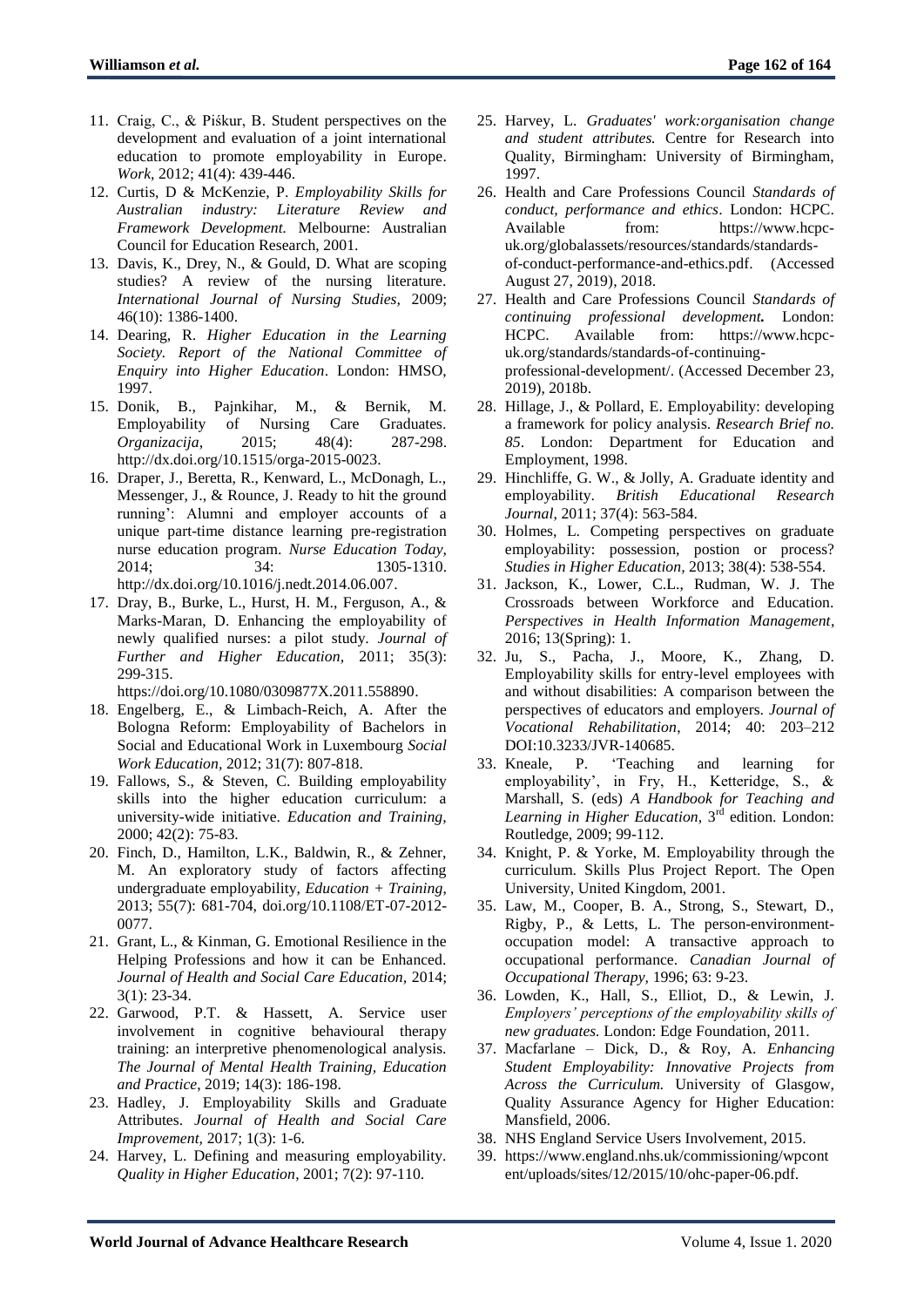40. Nauta, A., van Vianen, A., van der Heijden, B., van Dam, K., & Willemsen, M. Undertanding the factors that promote employability orientation: The impact of employability culture, career satisfaction, and role breadth self-efficacy. *Journal of Occupational and Organisational* Psychology, 2009; 82(2): 233-251. Available from: [https://doi.org/10.1348/096317908X320147.](https://doi.org/10.1348/096317908X320147)

(Accessed August 27 2019).

- 41. Nursing and Midwifery Council *Standards for Pre-Registration Nursing Education.* London: NMC, 2018.
- 42. Open University *Enhancing Employability: Practical Pedagogy from COBE.* Milton Keynes: The Open University, 2007.
- 43. Parfitt, J., Probert, D., Simpson, R., Glennon, J., Rowan, S., & Sauvé, E. *Employability Skills Matrix for the Health Sector*. Bristol: Skills for Health, 2013.
- 44. Pegg, A., Waldock, J., Hendy-Isaac, S., & Lawton, R. *Pedagogy for employability.* York: HEA, 2012.
- 45. Peterson, J., Pearce, P.F., Ferguson, L. A. & Langford, C.A., 2017.
- 46. Understanding scoping reviews: Definition, purpose, and process. *Journal of the American Association of Nurse Practitioners,* 2017; 29: 12-16. doi: 10.1002/2327-6924.12380.
- 47. Pham, M. T., Rajic, A., Greig, J. D., Sargeant, J. M., Papadopoulos, A., & McEwen, S. A. A scoping review of scoping reviews: Advancing theapproach and enhancing the consistency. Research Synthesis Methods, 2014; 5(4): 371–385. doi: 10.1002/jrsm.1123.
- 48. Pool, L.D., & Sewell, P The key to employability: developing a practical model of graduate employability. *Education & Training*, 2007; 49(4): 277-289.
- 49. Public Health England. *Public Health Skills and Knowledge Framework* Available from: [https://assets.publishing.service.gov.uk/government/](https://assets.publishing.service.gov.uk/government/uploads/system/uploads/attachment_data/file/584408/public_health_skills_and_knowledge_framework.pdf) [uploads/system/uploads/attachment\\_data/file/58440](https://assets.publishing.service.gov.uk/government/uploads/system/uploads/attachment_data/file/584408/public_health_skills_and_knowledge_framework.pdf) [8/public\\_health\\_skills\\_and\\_knowledge\\_framework.](https://assets.publishing.service.gov.uk/government/uploads/system/uploads/attachment_data/file/584408/public_health_skills_and_knowledge_framework.pdf) [pdf.](https://assets.publishing.service.gov.uk/government/uploads/system/uploads/attachment_data/file/584408/public_health_skills_and_knowledge_framework.pdf) (Accessed August 27, 2019), 2016.
- 50. Pusey-Murray, A., Daly, A.., & Stewart, A. Nursing and Pharmacy Students" Perception of Employability Skills in a Selected University in Kingston, Jamaica. *International Journal of Nursing Science*, 2018; 8(1): 8-12. Available from doi:10.5923/j.nursing.20180801.02. (Accessed on August 27, 2019).
- 51. Rake, M. *The Employability Challenge: Executive Summary*. London: Learning and Skills Network, 2009.
- 52. Ranta, L., Sievers, A. , & Guilland, A. Shared responsibility of higher education Institutes and their partners in assuring nursing students' employability skills *CERI2017Proceedings*, 2017; 1247‐1255. doi: 10.21125/iceri.2017.0412.
- 53. Robbins, L. *Report of the Committee on Higher Education* [Online] Available at:

[http://filestore.nationalarchives.gov.uk/pdfs/small/ca](http://filestore.nationalarchives.gov.uk/pdfs/small/cab-129-114-c-173.pdf) [b-129-114-c-173.pdf.](http://filestore.nationalarchives.gov.uk/pdfs/small/cab-129-114-c-173.pdf) Accessed on: August 27, 2019.

- 54. Saunders, V., & Zuzel, K. Evaluating Employability Skills: Employer and Student Perceptions, *Bioscience Education,* 2010; 15: 1-15. DOI: 10.3108/beej.15.2.
- 55. Sisodia, S., & Agarwal, N. Employability Skills Essential for Healthcare Industry. *Procedia Computer Science,* 2017; 122: 431 – 438. Available from: [https://doi.org/10.1016/j.procs.2017.11.390.](https://doi.org/10.1016/j.procs.2017.11.390) Accessed: August 27, 2019.
- 56. Stewart, J., Shanmugam, S., & Seenan, C. Developing 21st century graduate attributes: incorporating novel teaching strategies in a physiotherapy curriculum. *European Journal of Physiotherapy*, 2016; 18(3): 194-199.
- 57. Sumanasiri, E. G. T., Yajid, M. S. A., & Khatibi, A Conceptualising Learning and Employability "Learning and Employability Framework". *Journal of Education and Learning*, 2015; 4(2): 54-63.
- 58. Sumanasiri, E. G. T., Yajid, M. S. A., & Khatibi, A Review of literature on graduate employability. *Journal of Studies in Education*, 2015b; 5(3): 75-88.
- 59. Tibby, M. *Embedding employability in your institution: what works?* York: The Higher Education Authority, 2015.
- 60. Tomlinson, M. Graduate Employability: A Review of Conceptual and Empirical Themes. *Higher Education Policy,* 2012; 25(4): 407-431.
- 61. Trad, M. Increasing Radiation Therapy Graduates" Employability through Service Learning. *Radiation Therapist,* 2011; 20(1): 18-26.
- 62. UK Public Health Register UKPHR Registration Standards: Public Health Practitioners.  $2<sup>nd</sup>$  edn. Available from: [https://www.ukphr.org/wp](https://www.ukphr.org/wp-content/uploads/2019/04/UKPHR-Practitioner-Standards-2018-2nd-Ed.pdf)[content/uploads/2019/04/UKPHR-Practitioner-](https://www.ukphr.org/wp-content/uploads/2019/04/UKPHR-Practitioner-Standards-2018-2nd-Ed.pdf)[Standards-2018-2nd-Ed.pdf.](https://www.ukphr.org/wp-content/uploads/2019/04/UKPHR-Practitioner-Standards-2018-2nd-Ed.pdf) (Accessed August 27, 2019), 2018.
- 63. Universities UK Solving Future Skills Challenges. London, UK, 2018.
- 64. Van Sheppingen, A.R., de Vroome, E.M., Ten Have, K.C., Zwetsloot, G.I., Wiezer, N., & van Mechelen, W. Vitality at work and its associations with lifestyle, self determination, organizational culture, and with employees" performance and sustainable employability. *Work*, 2015; 52(1): 45-55.
- 65. Warren, J. Service User and Carer Participation in Social Work. Learning Matters Ltd, Exeter, UK, 2007.
- 66. Weligamage, S. *Graduates' Employability Skills: Evidence from Literature Review.* Quality Assurance for Higher Education Development: Sub Theme A – Enhancing Employability through Quality Assurance. Sensok IUH, 22-24 November, Sri Lanka ASAIHL, 2009; 115 -125.
- 67. Wiley, M. A *review of literature on current practice in the development of employability skills.* London: SCONUL, 2014.